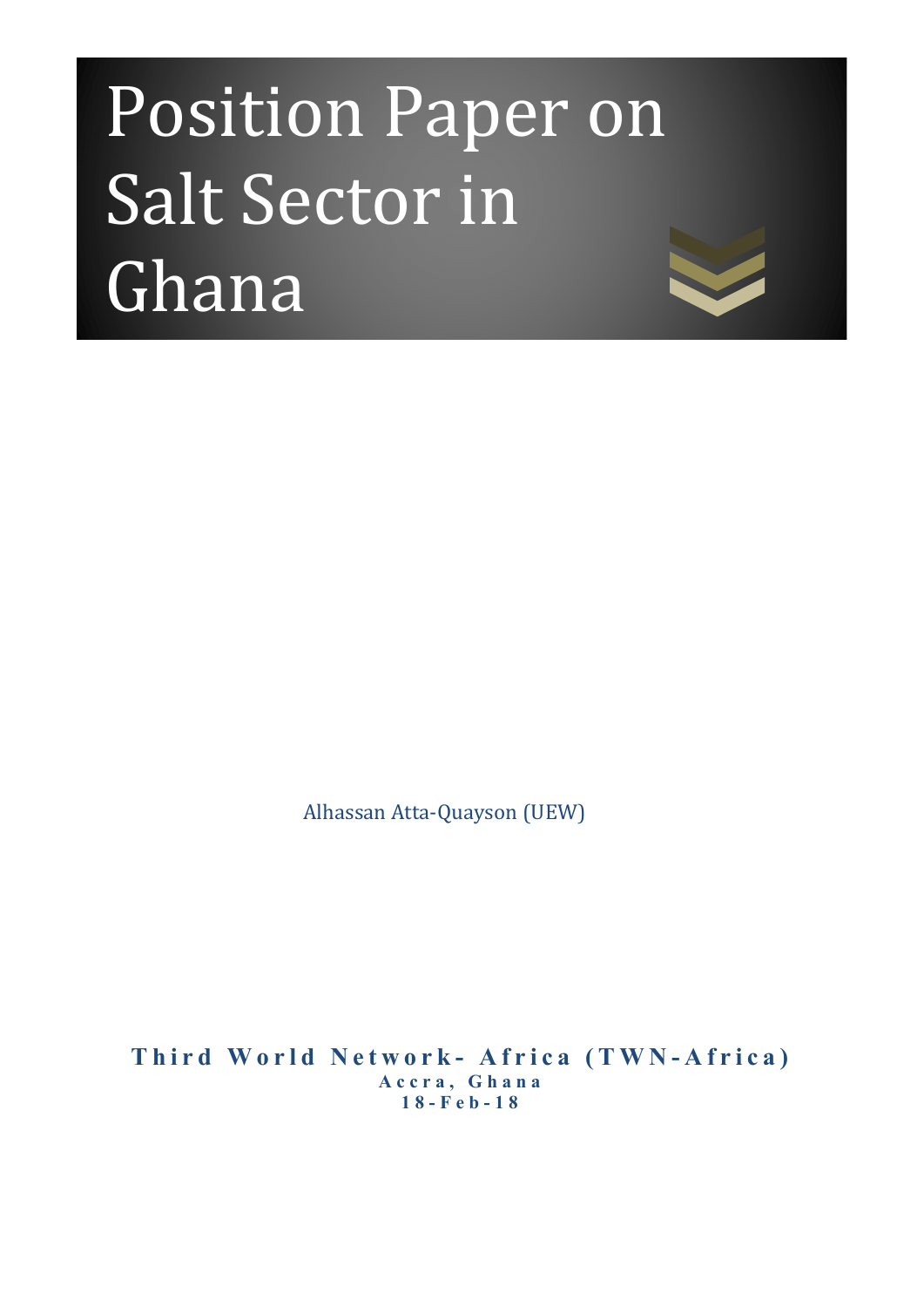# **Contents**

| 1. |                                                                                                                                                                             |  |  |  |  |  |
|----|-----------------------------------------------------------------------------------------------------------------------------------------------------------------------------|--|--|--|--|--|
| 2. |                                                                                                                                                                             |  |  |  |  |  |
| 3. |                                                                                                                                                                             |  |  |  |  |  |
| 4. |                                                                                                                                                                             |  |  |  |  |  |
| 5. |                                                                                                                                                                             |  |  |  |  |  |
| 6. |                                                                                                                                                                             |  |  |  |  |  |
| 7. |                                                                                                                                                                             |  |  |  |  |  |
| 8. |                                                                                                                                                                             |  |  |  |  |  |
| 9. |                                                                                                                                                                             |  |  |  |  |  |
|    | Appendix 1: List of Companies Granted Salt Mining Leases for Medium-Scale Mining<br>Operations as at 26th January, 2017 in and around the Keta Lagoon Basin in Volta Region |  |  |  |  |  |
|    | Appendix 2: Sizes of Concessions Recently Granted for Large-Scale Salt Production in and                                                                                    |  |  |  |  |  |
|    |                                                                                                                                                                             |  |  |  |  |  |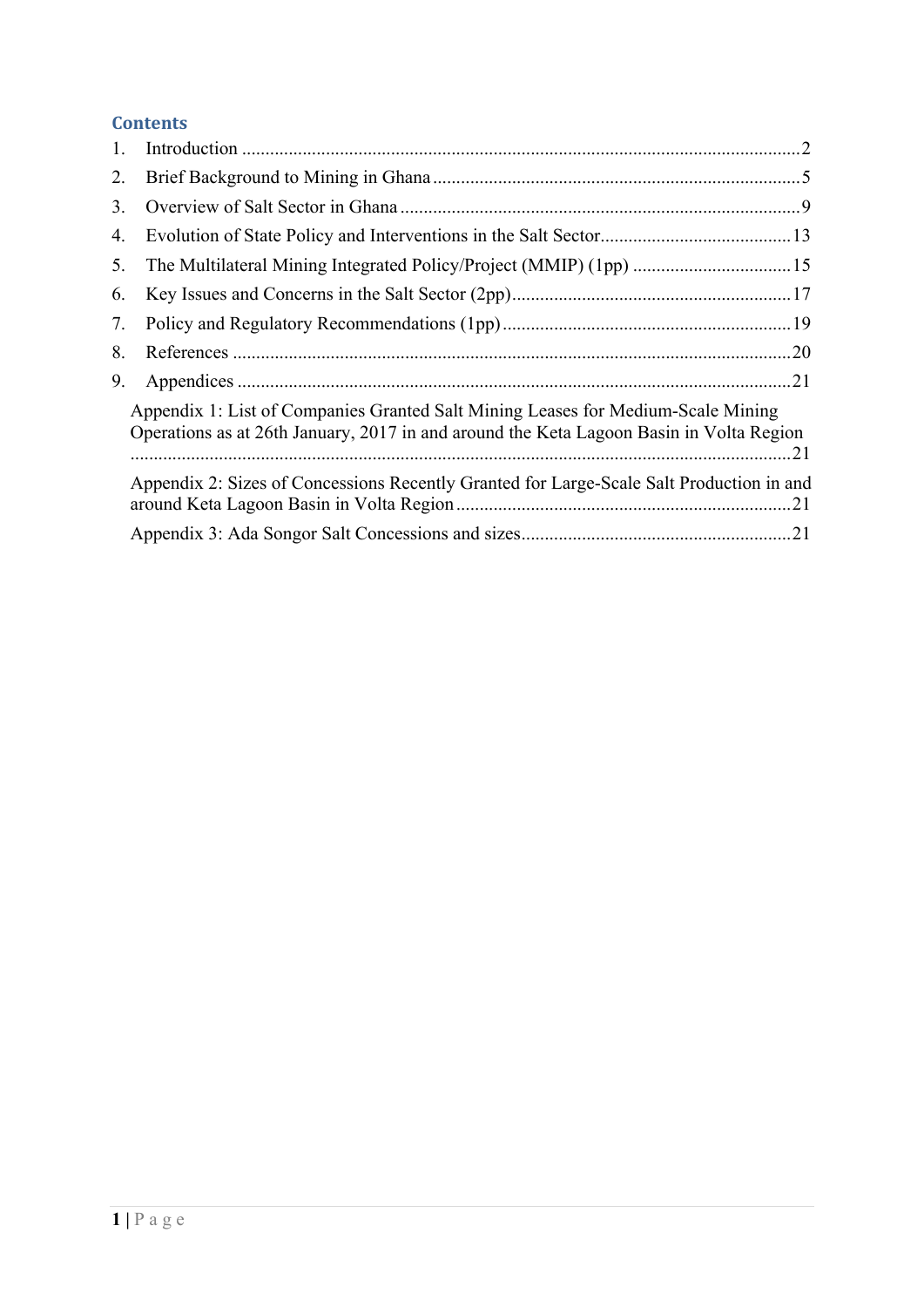## **1. Introduction**

In April 2017, the Government of Ghana put in place a moratorium meant to be a "temporary" ban on small-scale mining activities in Ghana. Further, the issuance of new small-scale mining licenses was also put on hold. This followed growing concerns over worsening environmental impacts of largely uncontrolled and unregulated small-scale gold mining activities popularly referred to as "galamsey". Consequently, the ban and suspension of issuance of licences have been understood and implemented only in the gold sub-sector whiles other small-scale mining activities in areas such as salt and sand continues. The moratorium on small-scale gold mining activities is being enforced by a joint operation (code-named "Operation Vanguard") involving hundreds of security officers mainly from the Ghana Armed Forces and the Ghana Police Service.

Over the past decade, there have been similar interventions by the government to deal with the consequences (largely negative environmental footprints related to small-scale gold mining activities) of its inability to ensure proper regulation of the sub-sector. Whiles the recent intervention has received a lot of public support, questions have been raised on the sustainability of the current intervention (in terms of the length of the moratorium and the state's capacity to finance the associated joint security operation), consequences on the small-scale gold mining sector and the fairness of the moratorium (on the legal small-scale miners suffering from the moratorium, especially the fixed and maintenance costs they incur while they stay at home). The Ghana National Association of Small Scale Miners (GNASSM) has therefore expressed reservations about the moratorium arguing that the moratorium is unfairly burdensome on its members, especially those who mine responsibly. Other stakeholders including Artisanal and Smallscale Mining (ASM) workers, artisans who manufacture equipment for the ASM sector, affected communities and traditional authorities have also expressed concerns over the continued stay of the moratorium and associated destruction of livelihoods in mining communities and beyond.

In the salt sector, on the other hand, there have been heightening conflictual relationships among key stakeholders in particular at Keta but increasingly at Ada and other salt producing areas in the country. This has followed an upsurge in the interest of large-scale salt miners in the sector prior to (and more importantly following) discovery of oil and gas resources in commercial quantities in Ghana and subsequent production. Consequently, the government has granted several large scale salt mining licenses in areas that were previously operated by indigenous small-scale miners. In 2011 and a year or two thereabout, over 20,000 acres of concessions in an around the Keta Lagoon (See Figure 1) were granted to three large-scale companies (all of them heavily dominated by foreign capital). The Appendix provides further details of concessions granted in and around the Keta Lagoon Basin in the Volta Region.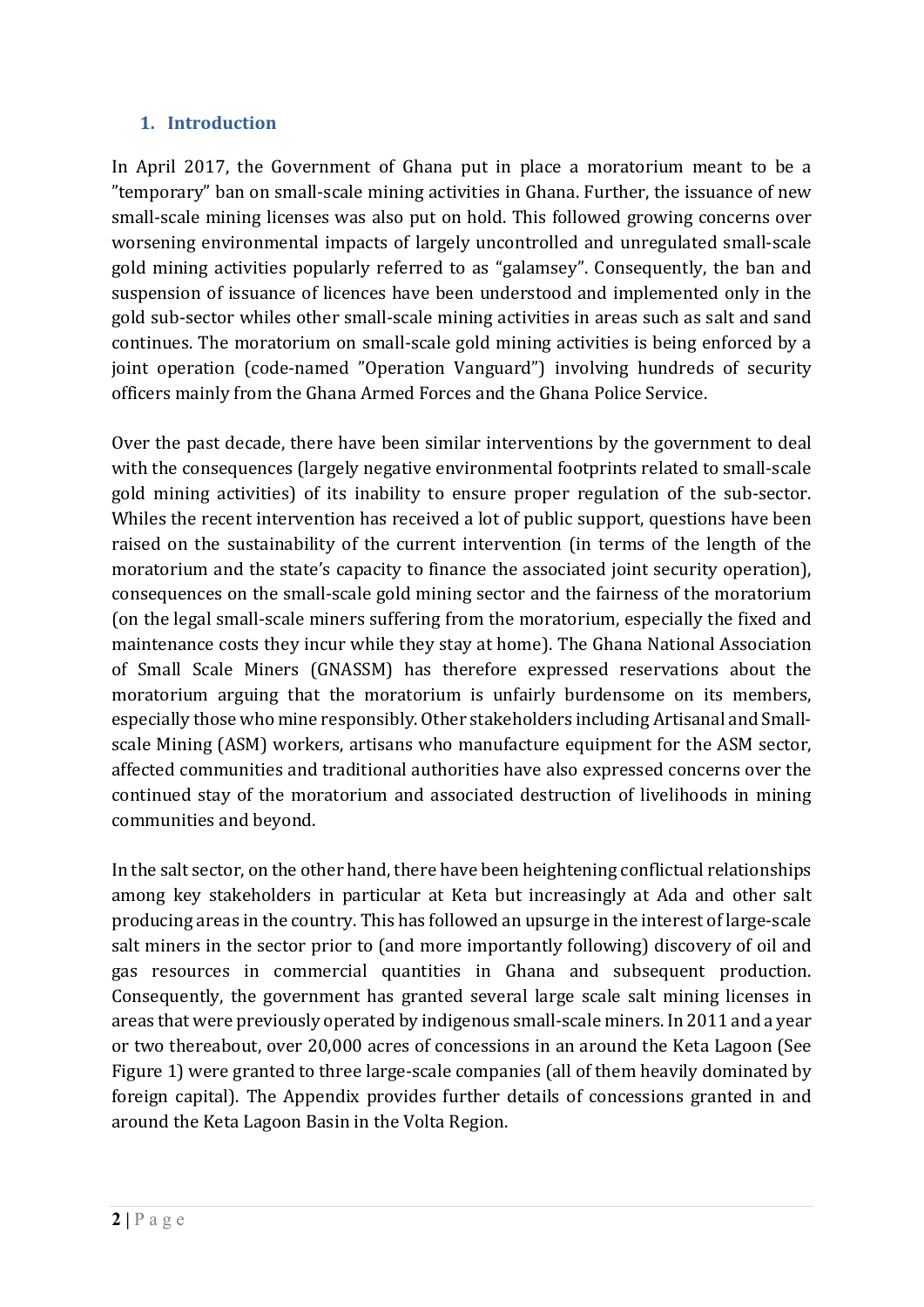

**Figure 1: Map showing Various Mineral Rights (Salt) Granted at Keta Lagoon Enclave** 

Source: Minerals Commission (2016)

One of these recent salt concessions, initially granted to West African Goldfields Limited and later transferred to Kensington Salt Industries (now Seven Sea Salt Limited) has become hotspot for sporadic demonstrations (some violent and fatal) and conflicts. In June 2017, operations of the company's activities were suspended following demonstration in affected communities that resulted in the destruction of the company's underground water pumping infrastructure. The demonstration was triggered by worsening environmental impacts (especially increased salinity of nearby water bodies and drying up of hand dug wells). Artisanal and small scale salt miners displaced by Kensington's operations have in the past expressed worries and resisted operations of the company in different ways.

At Ada also, there have been increased incidents of people who divert brine water from the lagoon using dug out pits to produce salt and occasionally being confronted or clashed by other salt producers. That phenomenon is referred to as "Atsiakpo" or "galamsey" and local producers attribute these incidents to major salt producing companies, wealthy individuals as well as chiefs. In some ways, the "Atsiakpo" phenomenon is indifferent from illegal small scale gold mining popularly known as "galamsey". This is in spite of the Ada area producing way below its potential output due to protracted misunderstanding and conflicts between local producers, traditional authorities, large-scale companies and the government over the best approach to exploit salt there.

Further to the moratorium (which has remained in place for well over nine months now) and other developments in the small scale salt sub-sector previewed above, the government has launched a blueprint titled "Multilateral Mining Integrated Project (MMIP)", a five-year project which aims at ensuring "systematic and sustainable development of Artisanal and Small Scale Mining in Ghana". The MMIP was was based on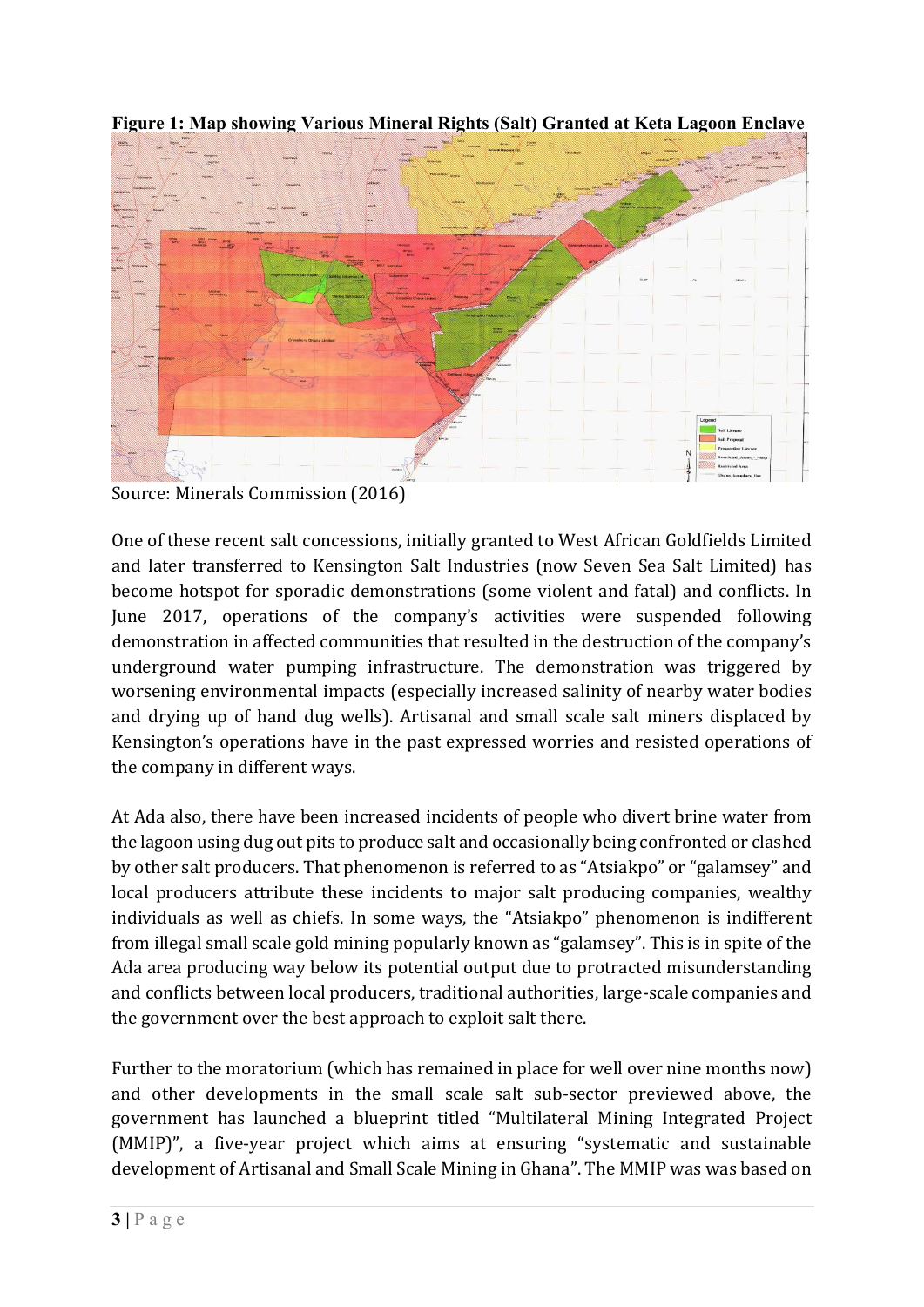the Multilateral Mining Integration Policy which aims at integrating the various policy initiatives in the mining sector to manage ASM in Ghana. The government has also produced a "Project Appraisal and Implementation Document (PAID)" for the MMIP which describes MMIP to be covering the "overall strategy" and at the same time "represents a framework" to "sanitize the galamsey menace". The new policy framework makes references to the Minerals and Mining Policy of Ghana, the Africa Mining Vision (AMV), ECOWAS Minerals Development Policy (EMDP) and other related continental and international frameworks related to mining. The MMIP combines a "Legislation, Enforcement, Civil, Integrated and Technological Approach (LECITA)" to the attainment of its goals and objectives.

It is in view of above, that the Third World Network Africa (TWN-Africa) with the support of STAR-Ghana has initiated a project to engage the government on the new policy framework through broader consultation with stakeholders and a much more appropriate framing of the issues arising out of ASM sector in Ghana. The Position Paper on Salt (as well as another one on gold) is one of the outputs of TWN-Africa's project. The main purpose of this position paper, like the other on the gold, is to facilitate further consultation and dialogue among various stakeholders in the ASM sector in order to solicit further inputs and fine-tune recommendations to feed into the government's ongoing efforts towards ensuring "systematic and sustainable development of ASM in Ghana". The novelty of the main goal of the MMIP serves as a major catalyst uniting efforts of the government and those of many other non-state actors such as the Media, GNASSM and TWN-Africa.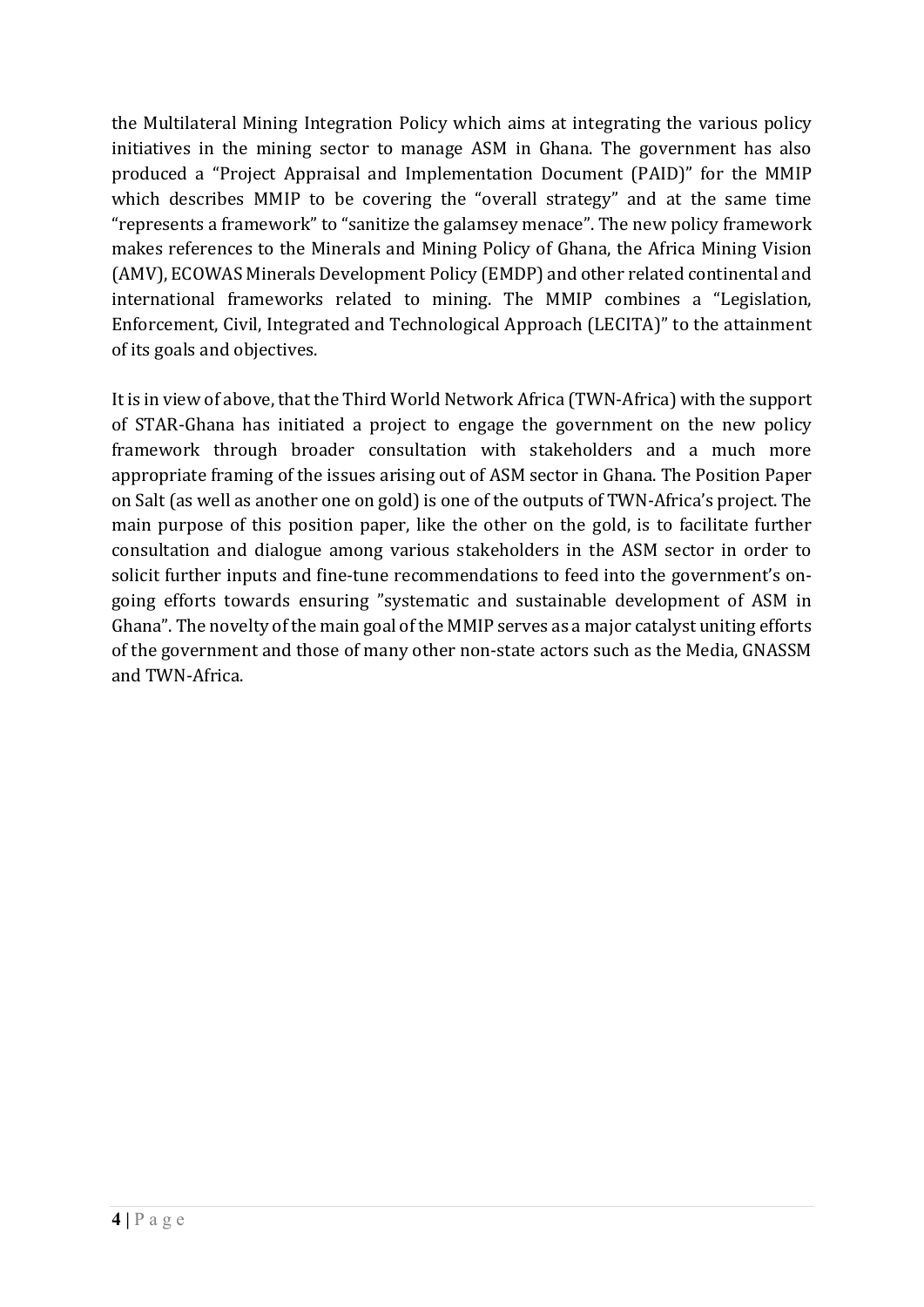#### **2. Brief Background to Mining in Ghana**

Ghana is endowed with substantial natural resources upon which most of her population's livelihood as well as the country's economic activities (both private and public) depend. These resources include solid minerals, oil and gas, forestry, land and wildlife, fisheries and water resources. Historically, extraction of mineral resources (especially gold) has dominated much of economic activities and together with cocoa beans represents the main export commodities of the country. The country's pre-colonial name "Gold Coast" is in recognition of her rich endowment of gold and longstanding association with mining activities. Despite the country's endowment with other mineral resources such as clays, salt, kaolin, mica, colombite-tantalite, chrome, silica sand, quartz and feldspar (Minerals Commission, 2010) the government's focus on mining (much in continuation of the colonial era) has been on so-called traditional minerals (namely gold, diamond, bauxite and manganese).

Further, much of the extraction of these traditional minerals has been undertaken by foreign dominated large-scale companies. This notwithstanding, there has been a much more integrated ASM in gold and other non-traditional resources such as salt, sand, clay and quarries, that actually predate large-scale mining. Unfortunately, state policy, regulatory and institutional frameworks have largely been designed for the large-scale sector, leaving the ASM sector largely on its own despite there is an established legal regime to govern the sector. The current menace in which the ASM (gold) finds itself is largely attributable to the poor regulatory mechanism in place which is largely unenforced by the authorities. The state's position of non-recognition of most ASM operators (largely on grounds of not having requisite permits) shows its poor regard (and sometimes total disregard) of the ASM sector in favour of large-scale mining. The case of ASM in the salt sector is a good example of the state's poor regard for ASM activities in the country. The entire Minerals Commission has just a **desk** for the salt sector which focuses its attention mainly on large-scale salt mining.

The mining sector makes various contributions to the economy of Ghana such as contribution to Gross Domestic Product (GDP), foreign exchange earnings, tax revenues and employment. The sector, over the past two decades, has contributed on average about a third (and highest of over 55 per cent in 2007) of the country's total foreign exchange (See Figure 2 for a graph on the sector's contribution to Merchandise exports from 2000 to 2013). In 2013, US\$ 5.1 billion of export revenues were reported for the sector and a year earlier, the sector's contribution to total merchandise export or foreign exchange revenues was 42%. Despite these significant foreign exchange revenues attributable to the mining sector, there have been widespread concerns over the actual foreign exchange that is returned to the country (Atta-Quayson, 2016). These concerns are in the connection with the implementation of aspect of the mining law that permits mining companies to negotiate and keep in off-shore accounts 25 per cent to 80 per cent.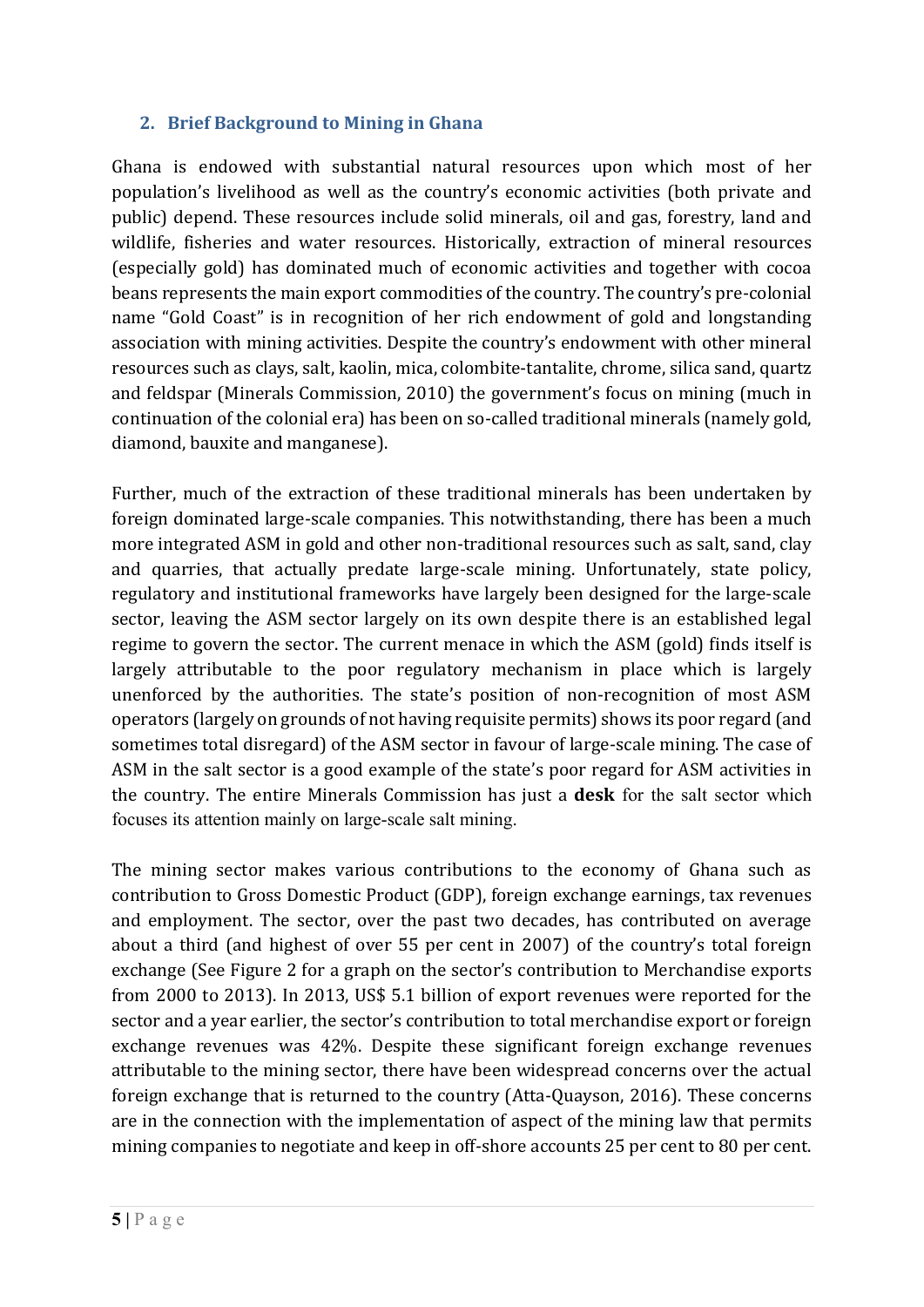

**Figure 2: Contributions to Merchandise Exports by Key Sectors** 

Source: Ben Aryee (undated)

According to TWN-Africa mining companies obtained between 60 per cent and 80 per cent of retention quotas in various agreements with the government. In the year 2000, for example, although gold exports accounted for 36.6 per cent of total merchandise exports, only 9.5 per cent was available to the country from the sector with the rest retained by the companies in off-shore accounts (TWN-Africa, undated). Mining companies, however, explain that some of the foreign exchange earnings reported to have been kept off-shore are actually returned to the country through commercial banks. Demonstrating the enduring nature of this issue, the Public Accounts Committee of Parliament in August, 2013 expressed "shock" at foreign exchange retention schemes operated by mining companies in the country and asked for investigations to be carried out with immediate effect. This following their realization that Newmont had obtained an agreement to keep 100% of its proceeds offshore.

Another area where the mining sector's contribution is worthy of note is government's domestic revenue mobilization. Over the past decade, the sector has been contributing an average of 20% annually or thereabout to government's domestic revenues. In 2012 for example, the sector was reported to have contributed 37% of government revenues collected by the Ghana Revenue Authority (Chamber of Mines, 2013)1. Historically, the sector's contribution to government revenues has been one of the main arguments that support not only mineral extraction (often at all cost) but more importantly the favour with large-scale mining. The strength of this argument is derived from the comparison of

<sup>1</sup> <sup>1</sup> Mr. Ben Aryee, former CEO of the Minerals Commission indicated in a presentation a few years ago that the sector's actual contribution to government revenues in 2012 was only 28%.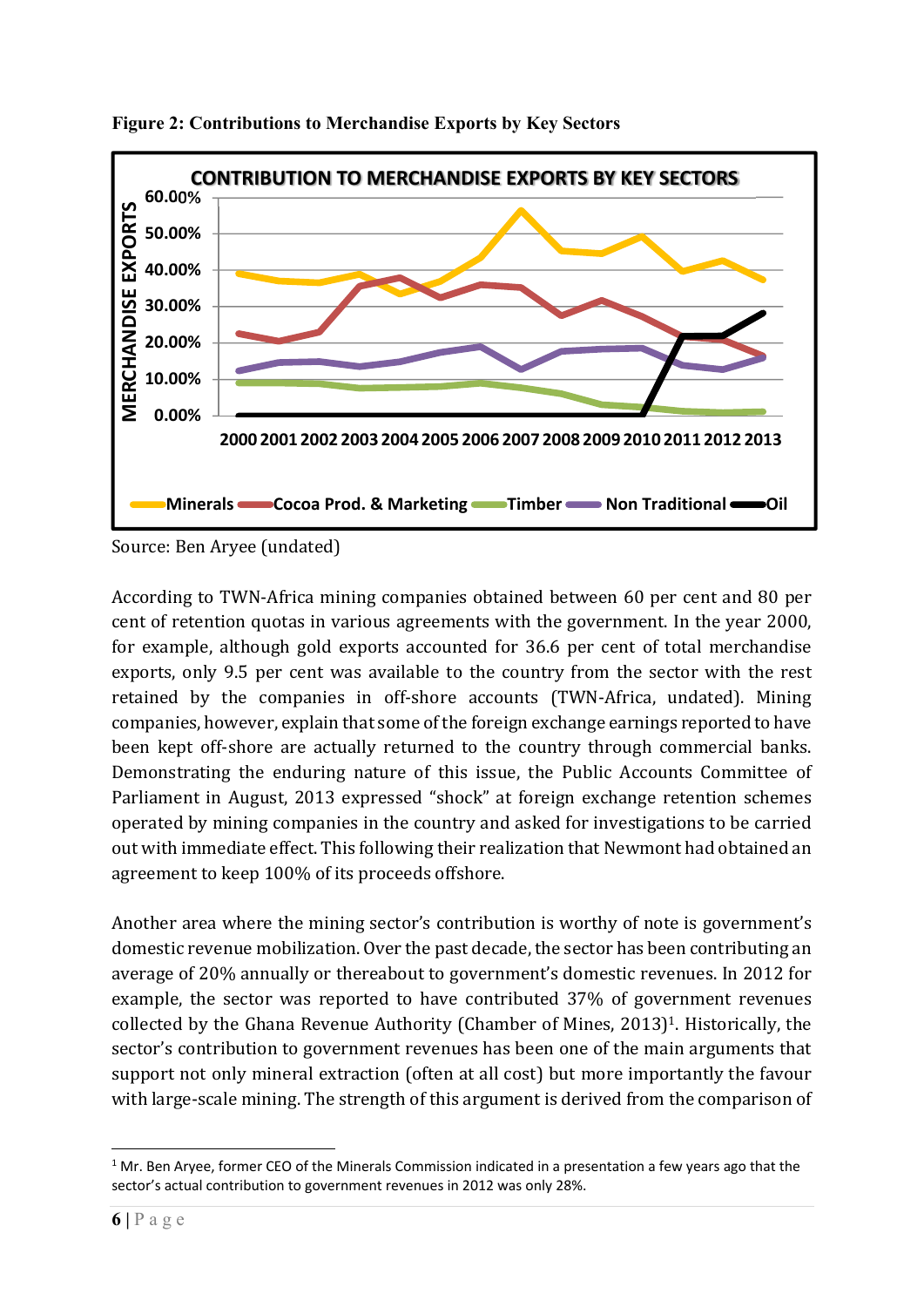the sector's contribution to government's total collections. However, when compared with the value of minerals produced, the argument weakens. It is in view of this that for over a decade now there has been widespread societal questioning of the benefits that the country obtains from the exploitation of her irreplaceable mineral resources. Some pronouncements of current and past governments support the view that the contribution of the mining sector to government revenues is nothing good to write home about.

 "The issue with mining is about fair and transparent sharing of the benefits and windfall gains from the exploitation of the country's precious and irreplaceable natural resources. As explained earlier, during the recent global financial crisis, prices of gold, cocoa and oil reached their peak levels ever. **Yet, the country did not benefit at all from the price hikes, particularly from gold**. The Government has, therefore, taken a bold step to critically review the fiscal regimes and mining agreements, with the view to ensuring that the country benefits adequately and fairly from the gains in the mining sector. To this end, Government has set up a National Re-Negotiation Team to advance this objective." [Paragraph 194, 2012 Budget Statement and Economic Policy of Ghana, emphasis by author]

"As governments, **we have been short changed for a long time in the history of a country that is involved in mining**, what the ministry in collaboration with government seeks to do now is to introduce what we call an operational audit of mining firms and this is going to be across all mining companies that are going to work in this country." "**We will introduce an operational audit that will determine that the royalties, the tax regimes and all the other benefits in terms of what comes to government are actual. We feel strongly that government's take in terms of our royalties and our benefits are being paid and not properly reported** and so most of these companies, of course as you know, are listed and so if they are listed, we expect them to be very open to us when we commence this operational audit." [Hon. John Peter Amewu, Minister for Lands and Natural Resources, Ghana, February 2018; emphasis by author]

The last major contribution of the mining sector is in the area of employment. Looking at the sector's contribution to foreign exchange earnings, government revenues and GDP, its contribution to employment is rather abysmal. One of the main factors that explain the sector's poor employment record is the adoption of capital intensive mining methods, by the dominant large-scale operators, that have very little prospects for job creation. This is related to the widespread surface mines that are being operated in the country as opposed to underground mines that often have relatively better job creation prospects. The other major factor is the poor linkages between the mining sector (especially LSM) and other sectors of the economy. With most of mining inputs imported whiles extracted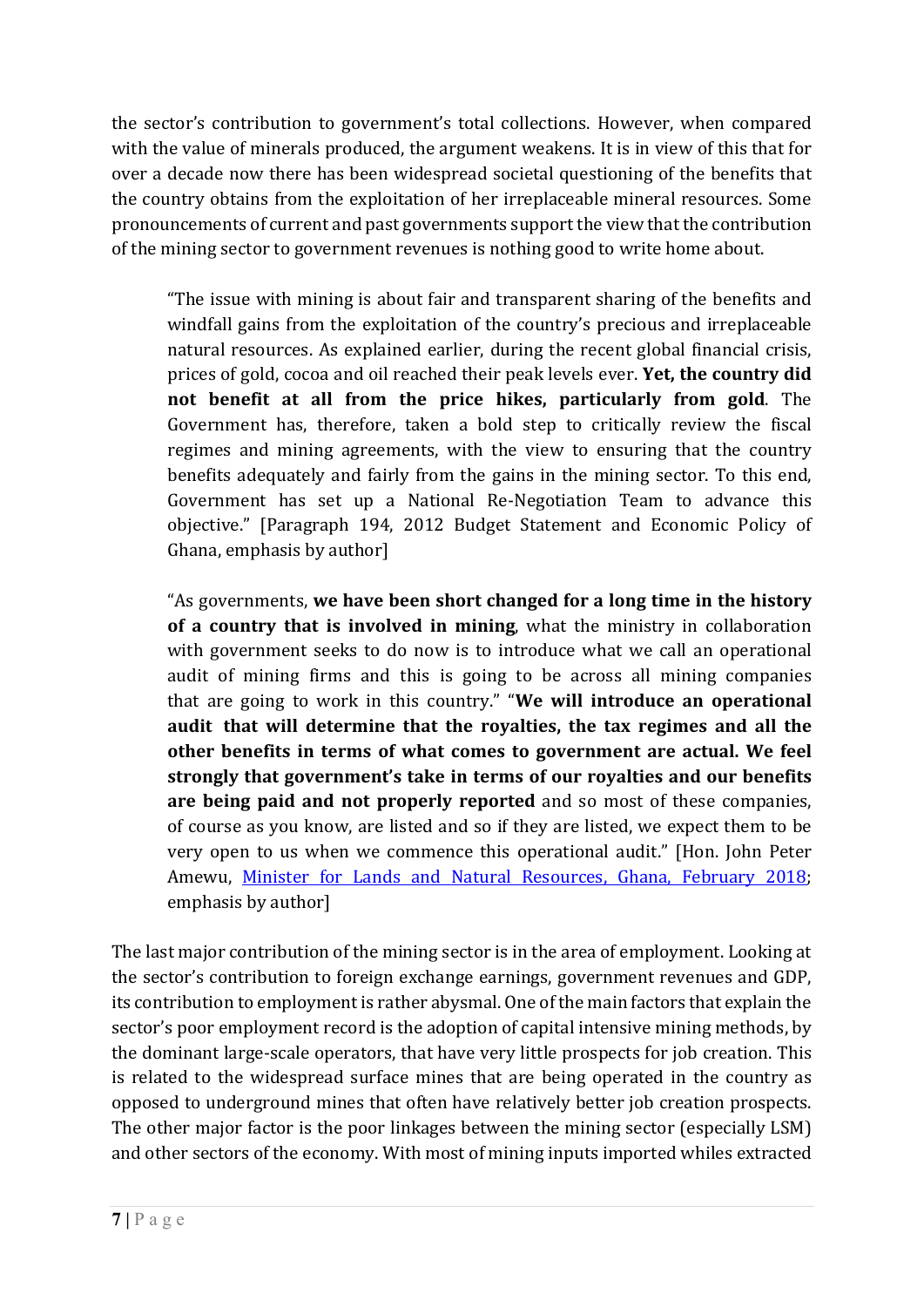mineral resources are exported largely unprocessed, very limited jobs are created upstream and downstream of the mining sector.

The country has a fairly well developed policy, legal and institutional frameworks that govern the mining sector. As indicated earlier, however these frameworks are largely developed for the large-scale sector. The foundational law which sets the context for the legal regime that applies to the mining sector is the 1992 Constitution of the Republic of Ghana which vests all minerals in their natural state in the President on behalf of, and in trust for the people of Ghana (See Chapter 21, Article 257 (6)). The manner in which this "trusteeship" is exercised has been criticized by some representatives of citizens groups. In an interview with the Coordinator of Third World Network - Africa, he expressed concern that Ghanaians hardly feel being owners of these resources as ownership has now been effectively reduced to the royalties collected by the government on the collective behalf of Ghanaians. The investors (with greater bargaining power) effectively determine major terms and conditions applicable to mining operations.

The parent law that currently establishes the legal framework applicable to mining activities is the Minerals and Mining Law, 2006 (Act 703). Prior to 2006, the Mineral and Mining Law 1986 (PNDCL 153) which was amended in 1994 remained in force between 1986 and 2006. These laws, like the 1992 Constitution, vest all mineral resources in their natural states in the President in trust for the people of Ghana, who own these resources. Other applicable legal instruments include the Environmental Assessment Regulations, 1999 (L.I. 1652), Water Resources Commission Act, 1996 (Act 522) and Forestry Commission Act, 1999 (Act 571). Other laws that are applicable to the mining sector include those on land resources, and taxation. In 2012, six regulations were adopted by the Parliament to support Act 703 in governing the mining sector.

For the first time in decades, the country in 2014 finalized a policy document to govern development of mineral resources in the country, with the theme of "ensuring mining contributes to sustainable development". The overarching goal of the policy is to "establish a comprehensive and forward looking framework for mining that catalyses sustainable development". In 2015, the government (through the Minerals Commission) published the Artisanal and Small Scale Mining (ASM) Framework, a document largely meant for the gold sector. The government is also in the process of finalizing the Country Mining Vision which aims at domesticating principles and policy orientation of the Africa Mining Vision (AMV) adopted by the Heads of State and Government of the African Union in 2009 as well as regional policy initiatives such as the ECOWAS Minerals Development Policy and the earlier adopted ECOWAS Directives on the harmonization of guiding principles and policies in the mining sector. As pointed out earlier, there is now a Multilateral Mining Integrated Policy developed largely for the gold ASM sector. The MMIP and related interventions is discussed in Section 5.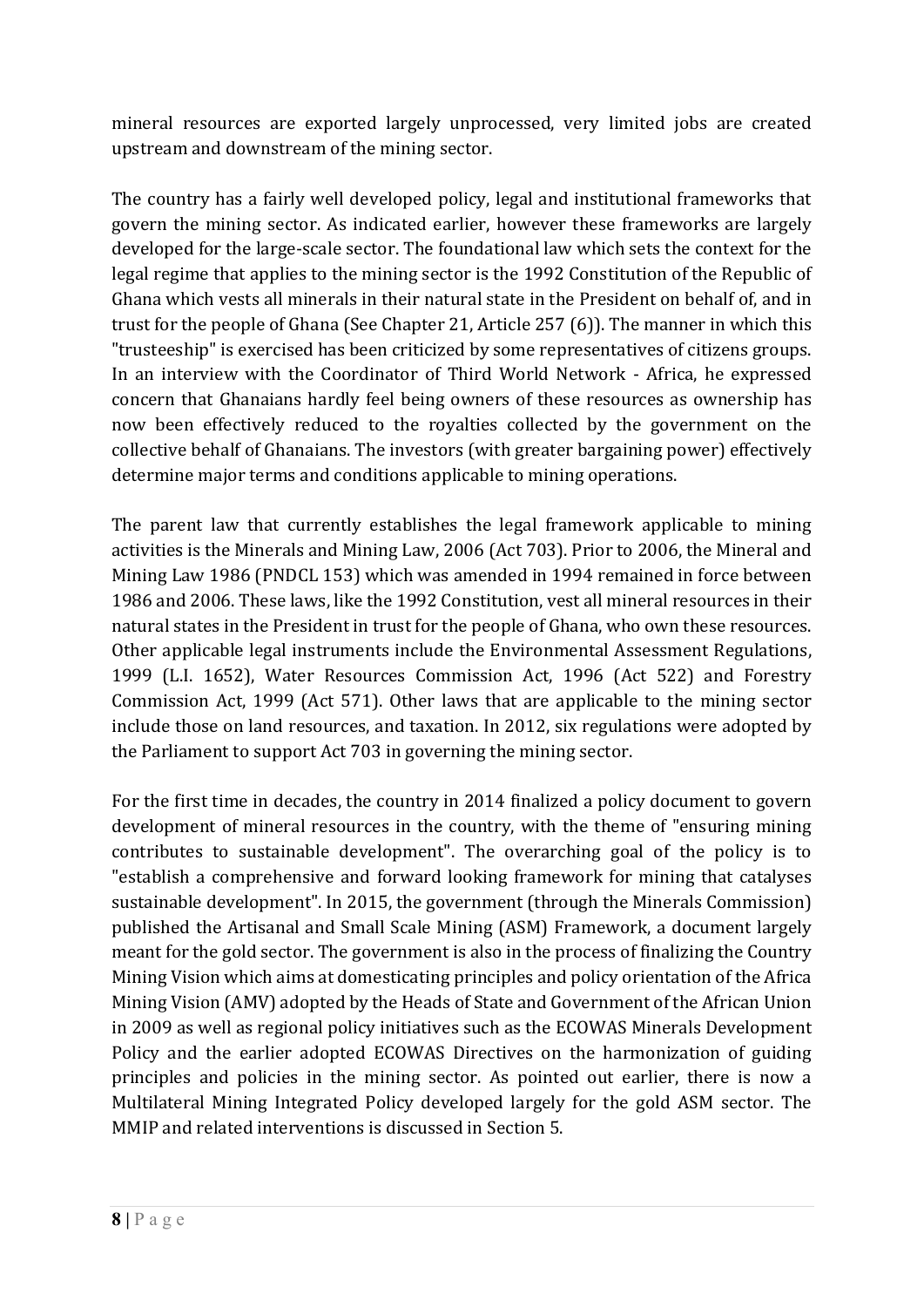# **3. Overview of Salt Sector in Ghana**

"Despite the allure and status of gold, salts were the most important commodities in parts of pre-colonial Africa. Trade in salts was the most important regional commercial activity in several areas, including the Sahel and the Sahara, especially the Western Sahara, central Sudan, (west of Lake Chad) and the northern section of the western Rift Valley and its plateau borderlands, and the Great Lakes area around the modern border of the Democratic Republic of the Congo and Uganda" (UNECA and AU, 2011).

Ghana is one of few countries in Africa that has minimum conditions for salt production and thus has had a long history of salt mining spanning several centuries along her 500km coastal front. Within the Western and Central African sub-regions the country is the largest salt producer with Senegal a distant second. In pre-colonial Ghana salt was one of the most important export commodities, along with gold and cowries, and has, therefore, historically played a very important role in the organization of lives and societies in the communities where the mineral is produced, serving as a medium of exchange at some point in time. This, notwithstanding, the salt sector (unlike traditional minerals sector) remained largely in the hands of local producers as European colonialists had very little interest in the mineral. In the 1960s and 1970s, however, large-scale firms (some of them with foreign capital) became interested in salt and obtained concessions to produce the commodity.

The main areas where salt production is more effective due to the prevalence of more supportive climatic conditions for solar salt production include Ada, Elmina, Keta, Nyanyanu, Ningo/Prampram, Weija, Apam, Mankessim, and Shama Ahanta (see Figure 3). It is worth noting that in all these areas there are lagoons and other water bodies where brine is initially held and concentrated before being transferred into various salt pans for the production of salt. Popular lagoons and water bodies around which salt production takes place include the Ada Songor Lagoon, Keta Lagoon, Densu Delta area, Nyanya Lagoon, Amisa Lagoon (Mankessim) and Amwin/Benyah Lagoon. In other less popular areas such as Wankam Beach near Biriwa in the Central Region, artificial concentration ponds have been created for salt production, demonstrating that salt production can be expanded to other areas beyond areas where they are popularly noted. The country is one of the ten key salt-producing countries in Africa (see Figure 3) and the sector is very important to the livelihoods of hundreds of thousands of people in the coastal communities where the commodity is produced.

Currently, national production levels are estimated to be around 250,000 metric tonnes annually but the potential exists for increasing this to between 2-3 million tonnes2 (GEPC, 2009). Out of this production level, a third is usually exported to neighbouring countries

1

<sup>&</sup>lt;sup>2</sup> Global production of salt hovers around 200 million tons annually, with the United States of America and China contributing about a third of the world output. The United States produces about 45 million tonnes while China produces 30 million tonnes annually.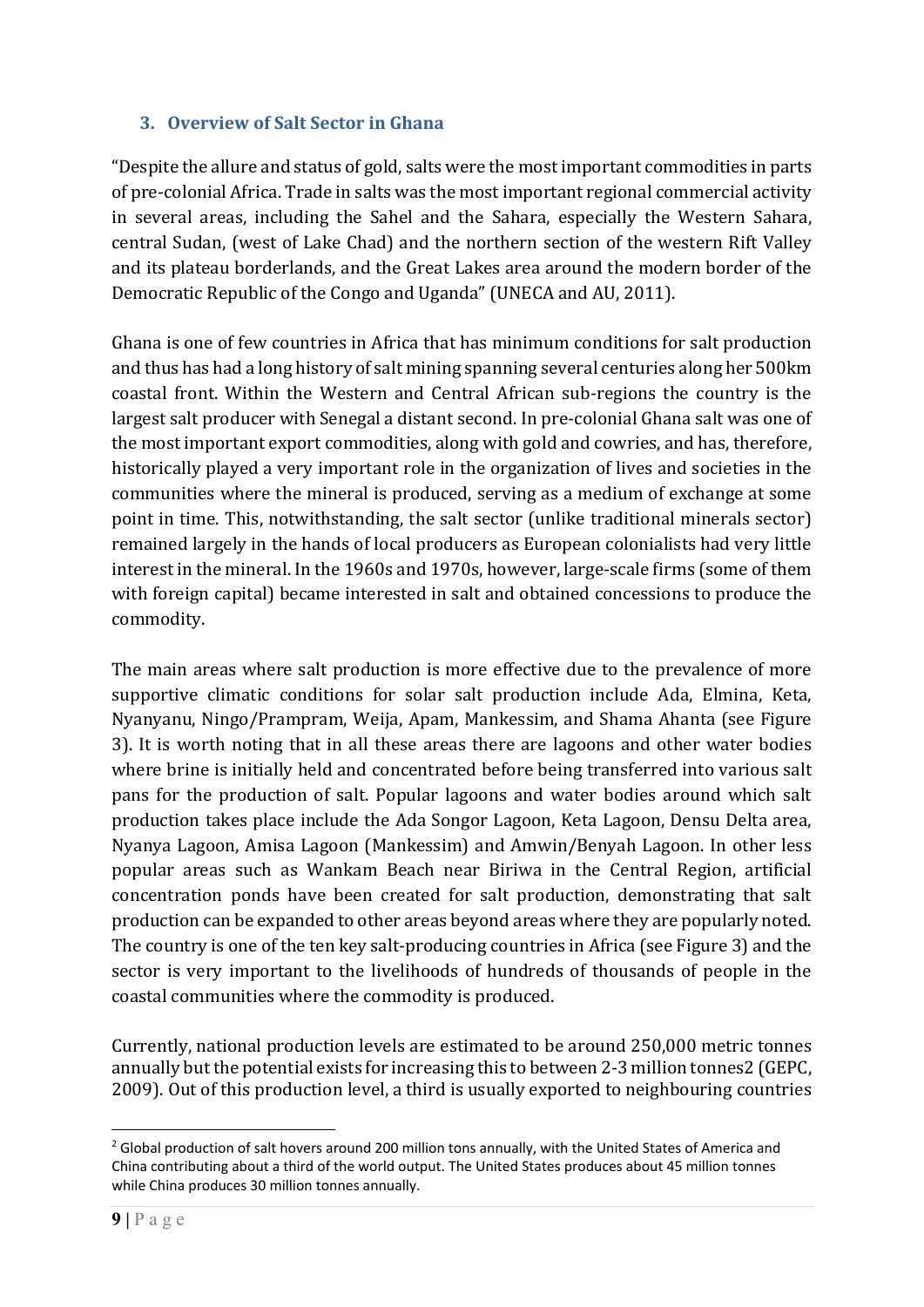such as Niger, Burkina Faso, Cote D'Ivoire and Togo where, like in Ghana, most of the salt is used in the food industry and direct consumption. These estimates must be viewed with caution as the country has no reliable statistics on activities of salt production. This is largely because the most dominant segment of the industry (the ASSM) is largely informal. The ASSM operators hardly keep records of their activities or submit regular returns to the Minerals Commission which is responsible for collating production statistics on the mining sector. In the first place they are not officially recognized, which could be viewed as part of the problems in the sector. If they were to be recognized, that could provide a window for some information to be collected from them. Further, the cooperative unions somewhat recognized by the Minerals Commission also do not file returns regularly. Nonetheless, licensed medium to large-scale companies do keep some records and submit regular returns to the Minerals Commission. Available national statistics on salt production are therefore estimated from what is obtained largely from licensed companies and some salt cooperatives. They must therefore be used with some amount of caution.



**Figure 3: Map of Ghana and Africa Showing Major Areas of Salt Production** 

Source: Mohammed Sanda, University of Education, Winneba; Adapted from Mannar and Yusufali (2013)

The significance of the salt industry and its contributions to the economy of Ghana can also be seen in the potential of the sector in creating or generating employment. Unfortunately, like production, statistics on employment in the sector is very scant and unreliable. There is no information on the number of salt winners in the country. This is largely because of the seasonal nature of the activity. However, the more organized segment of the sector which consists of associations (or cooperatives) and family businesses (or sole proprietorships), is estimated to account for about 1,000 workers, a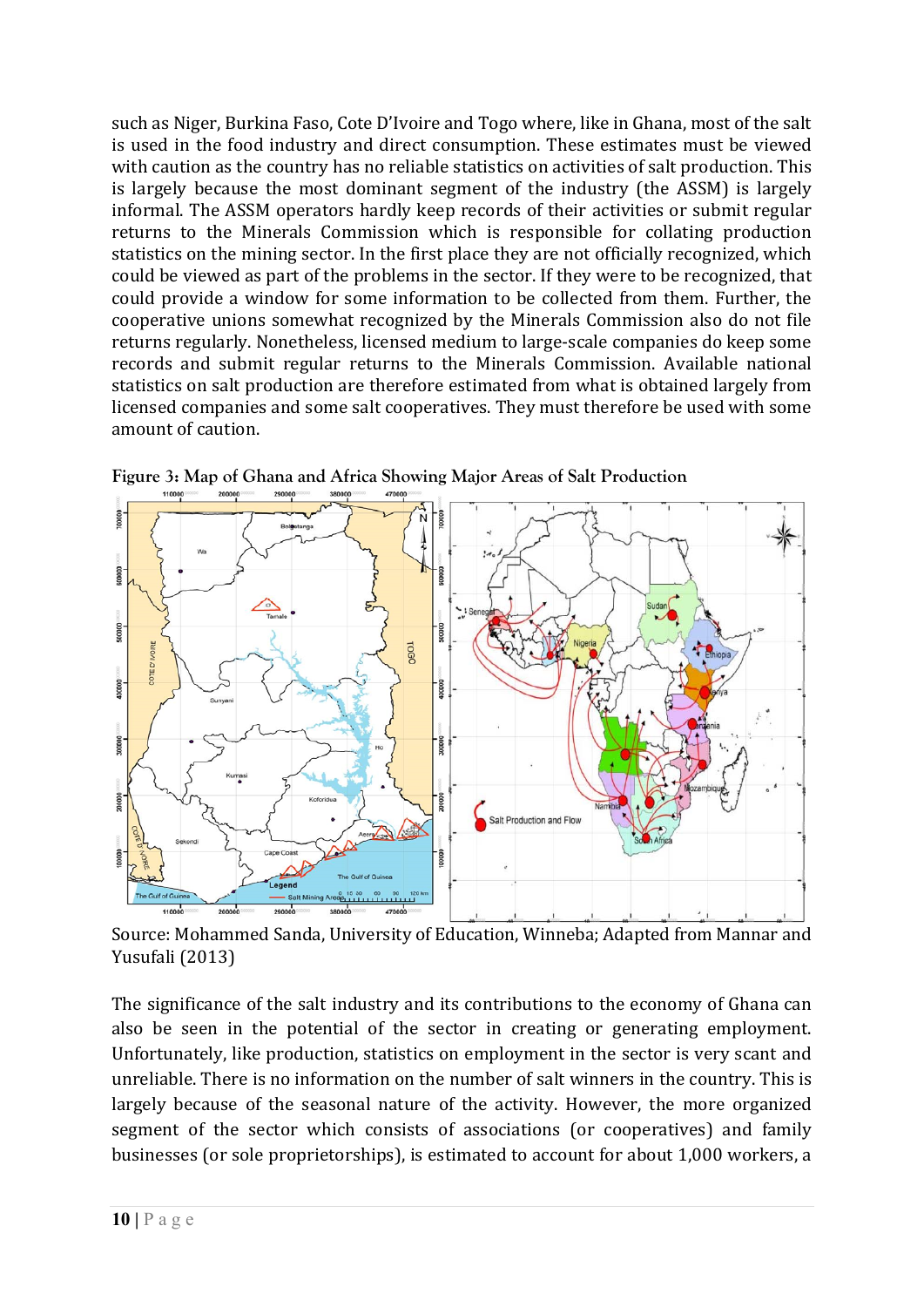figure which increases substantially during harvest (GEPC, 2009). Medium and largescale companies with licenses employ about 2,000 people (Quashie and Aggey, 2013).

#### **BOX 1: ECONOMIC IMPORTANCE OF SALT**

Salt is a natural mineral composed of two elements: sodium and chlorine, usually in white cube-shaped crystals. It naturally occurs in many parts of the world and has been mined for centuries in other parts of the world. In recent times, mechanized salt infrastructure has been employed in the production of salt on a large scale. Yet a significant proportion of global salt output is produced by artisans who basically "collect" the salt when it naturally occurs or forms. Historically salt has mainly been used either to flavor or preserve food. In many parts of Africa, especially West Africa, a substantial amount of salt continues to be used for this purpose (especially meat preservation).

Around the world, salt has emerged as a major input in many sectors of the economy. By far, most of the salt produced is used as inputs in the production of chemicals. In developed countries, the industrial sector (such as petroleum and hard minerals industries) accounts for more than two-thirds of all salt produced. Other sectors where salt is used as inputs include the agricultural sector (where salt is used as part of a nutritionally balanced diet for animals and features in the production of fertilizers), manufacturing of paper (where salt is used to produce caustic soda and chlorine to process wood fibres and bleach pulps), conditioning of water (where salt is used to soften the water), highway de-icing and human consumption in food production.

Source: http://www.chemistryexplained.com/Ru-Sp/Salt.html

Salt production in Ghana is dominated by solar evaporation of brine extracted from the sea (in most cases) and in some cases (smaller but growing) from the underground layers of the earth (usually in and around lagoons). Generally, underground water sources have greater brine concentration than sea water (3–5 % brine concentration). Yet most producers (especially ASSM operators) rely on sea brine largely because of the ease (financially) with which sea brine is accessed. Sea water is usually extracted by gravity, or flows freely into concentration ponds, or is pumped in some few cases. Extraction of underground brine generally requires pump machines and is a relatively more expensive approach to production.

Though extraction of underground brine is more expensive, its greater brine concentration makes it more productive than sea brine. However, reliance on underground brine could also have major consequences on the water table, as is the case at Keta where communities complain of increased salinity and, dried up hand dug wells and general water shortages in their localities. Once the source of brine for salt production is determined (usually from the sea), salt production follows a two-step approach. The brine is first transferred to concentration ponds and later distributed into salt production pans where salt crystalizes from highly concentrated brine. Crude salt thus produced is washed of impurities before being transported to storage facilities (in the case of ASSM for bagging) or a processing plant (for LSM companies with processing facilities). Both ASSM and LSSM are obliged to iodize the salt before selling it, especially those for human consumption.

The solar evaporation approach to salt production relies heavily on climatic conditions and production usually takes place during the dry season when temperatures are high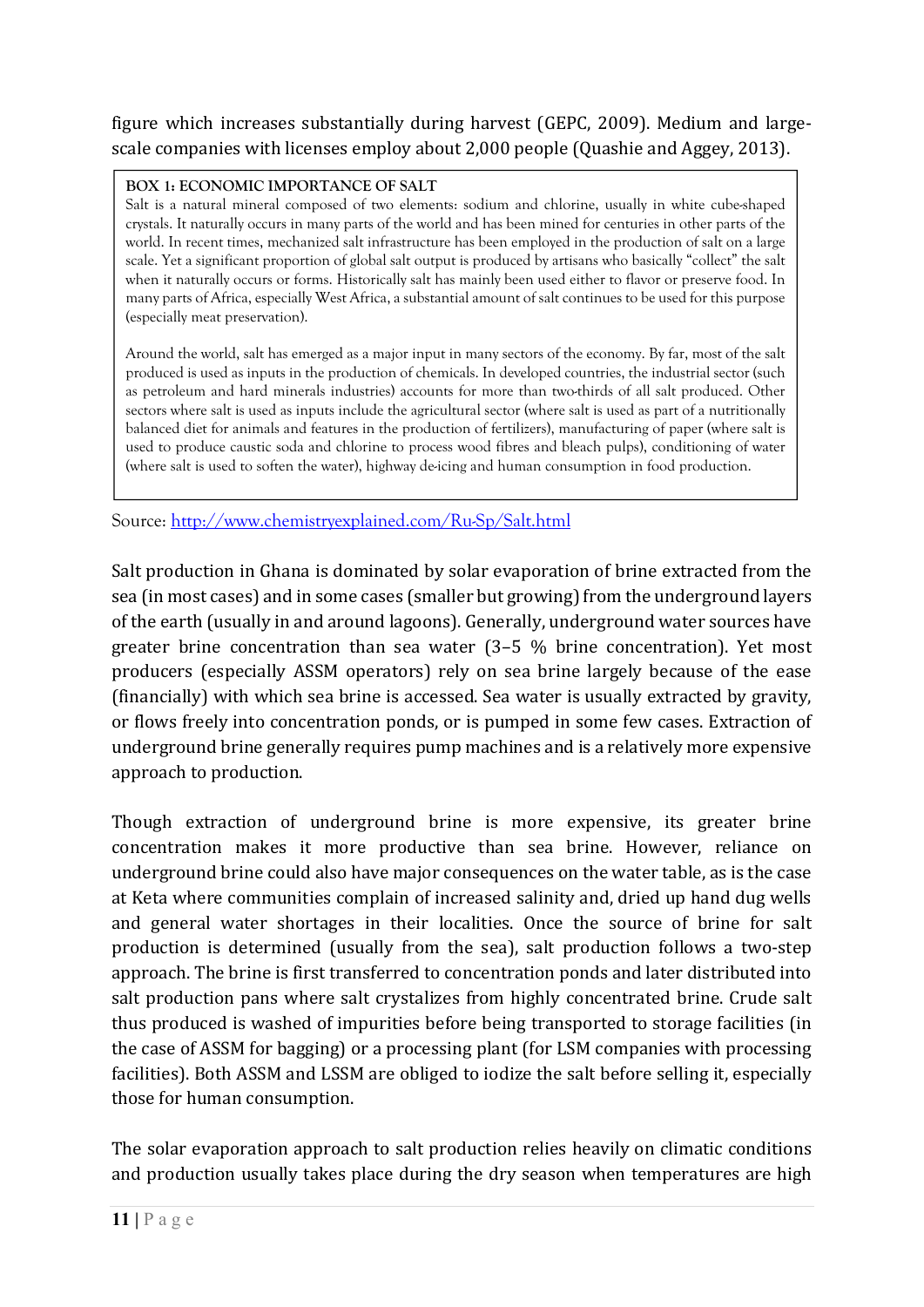and the weather relatively dry. In the coastal regions of Ghana where conditions for solar salt production exist, there are two rainy season (major and minor). Salt production takes place outside the rainy seasons and spans a period of seven months, subject to changing climatic conditions. Even though during dry seasons minimum conditions for salt production exist, there are variations in climatic conditions during the dry seasons and across coastal regions that affect productivity. In view of variations in conditions across regions, the Ada Songhor area is understood to be the most productive with greater production potential than other regions.

There are three main categories of salt producers in Ghana (GEPC, 2009). The first category is made up of salt winners who live within the vicinities of major lagoons and collect crystalized salts after evaporation. These winners operate as individuals but in some cases as loose groups. The second category is made up of micro and small-scale producers who have right or access to 5–40 acres of land often represented by Associations. Quashiem and Aggey (2013) estimate that there are about 300 of such producers who employ about 1,000 people. The last category includes licensed medium to large-scale producers with concession size exceeding 40acres. There are about 30 of such companies employing 2,000 people (Quashie and Aggey, 2013).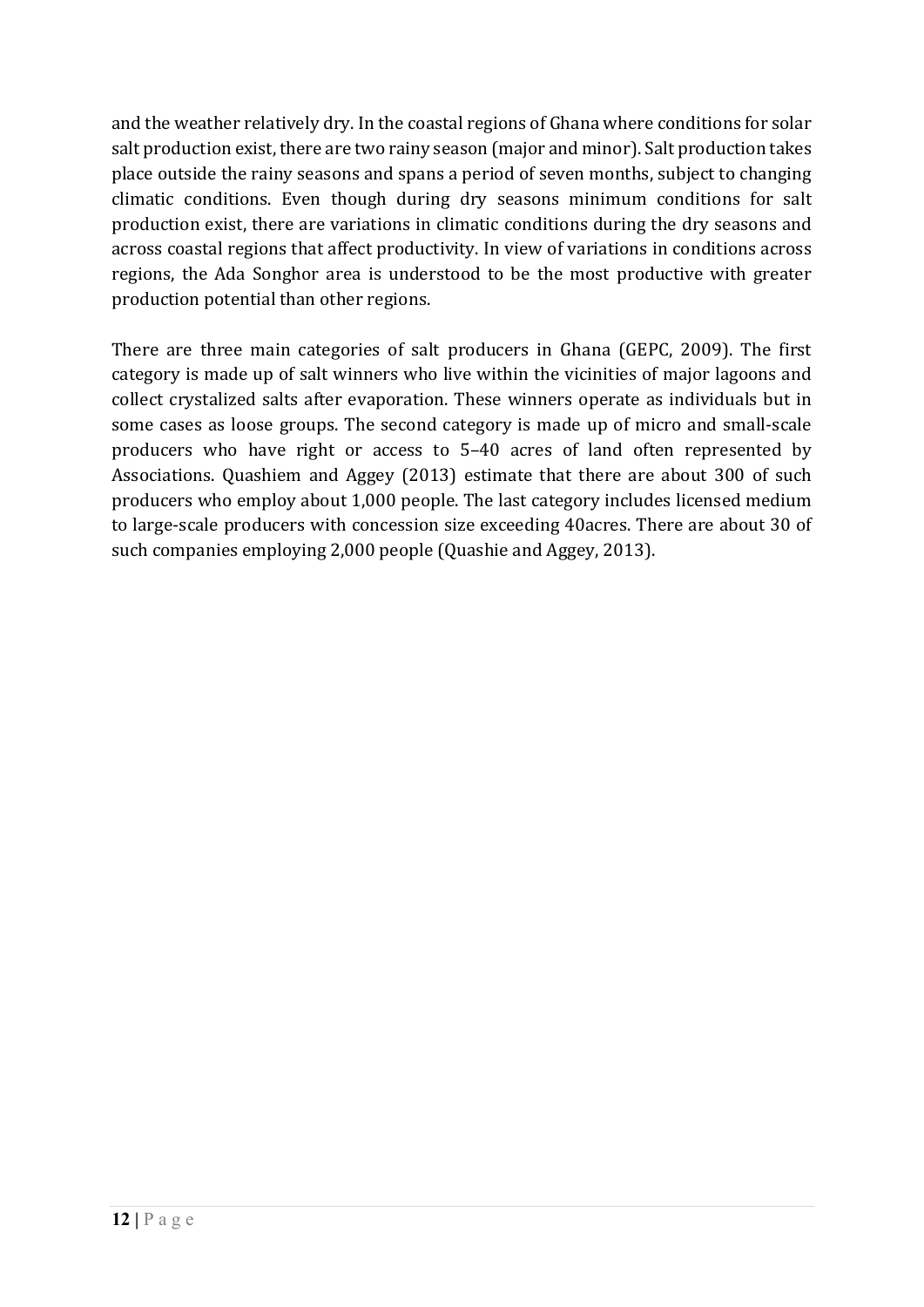### **4. Evolution of State Policy and Interventions in the Salt Sector**

The state's involvement in the salt sector can be traced back to the 1960s and 1970s when it granted concessions to large-scale companies to produce salt in the Greater Accra Region, especially in and around the Ada Songhor Lagoon Area3. These companies included Vacuum Salt Production Ltd, Star Chemicals Industries Ltd, Solar Chemicals and Allied Enterprises and the Ada Traditional Council, all of them had their concessions at the Ada Songor Lagoon enclave (See Appendix 3 for the total surface areas obtained by these companies). The areas leased to the companies are the same locations where, for centuries, the people of Ada had won salt and earned their livelihoods. The local salt winners who were being displaced or dispossessed as a result of the grant of salt concessions to the companies continued to win salt flouting warnings by the companies to the inhabitants to stop winning salt, fishing or engaging in any other occupation inside the portion of the lagoon leased to them (see Appendix 4, a notice produced by Vacuum Salt Limited prohibiting indigenes from engaging in any economic activities at the portion of the lagoon leased to them).

Following protracted communal resistance faced by these companies at Ada, the state provided the companies with security which from time to time clashed with artisanal and small scale salt miners. In 1985, these occasional clashes peaked with a major raid by the Police that resulted in the death of a pregnant woman named Maggie (when she was hit by a stray bullet)4. The incident became a rallying point for stronger organization of artisanal and small scale salt miners who operated in and around the Ada Songhor lagoon. The government set up a the Ammissah commission of enquiry (1986) to investigate the matter and in 1989 the government invited a team of experts from Cuba to study the potential of salt production at Ada and the country as a whole and make recommendations for the realization of those potentials. The Cuban experts, like an earlier Ghanaian Technical Team before it, proposed a 'CONCORDE SYSTEM" of common brine processing and management as viable solution for the development of Songor Lagoon.

Further, the Cuban Team designed a Master Plan for salt production in Ghana which, among other things, called for the construction of two sea inlet arrangements to feed seawater to the lagoon in order to serve both large scale salt companies as well as artisanal and small scale salt producers who had organized themselves into cooperatives. This effectively created a fair balance between local indigenous salt industry and the need for commercial large scale production. Finally, the Master Plan also proposed financial and economic evaluation of the project which had positive outlook. Despite the popularity of the Master Plan among the local producers and nearby communities in lieu of extensive consultations undertaken by the Cuban Team with all stakeholders, the document has continued to be shelved since then! Meanwhile in 1992, the government passed PNDC

1

<sup>&</sup>lt;sup>3</sup> Vacuum Salt Products Limited obtained its Concession on the 24<sup>th</sup> July, 1974.

<sup>4</sup> In June 2017, the Government of Ghana rendered an apology for the death of Margaret Kuwornu.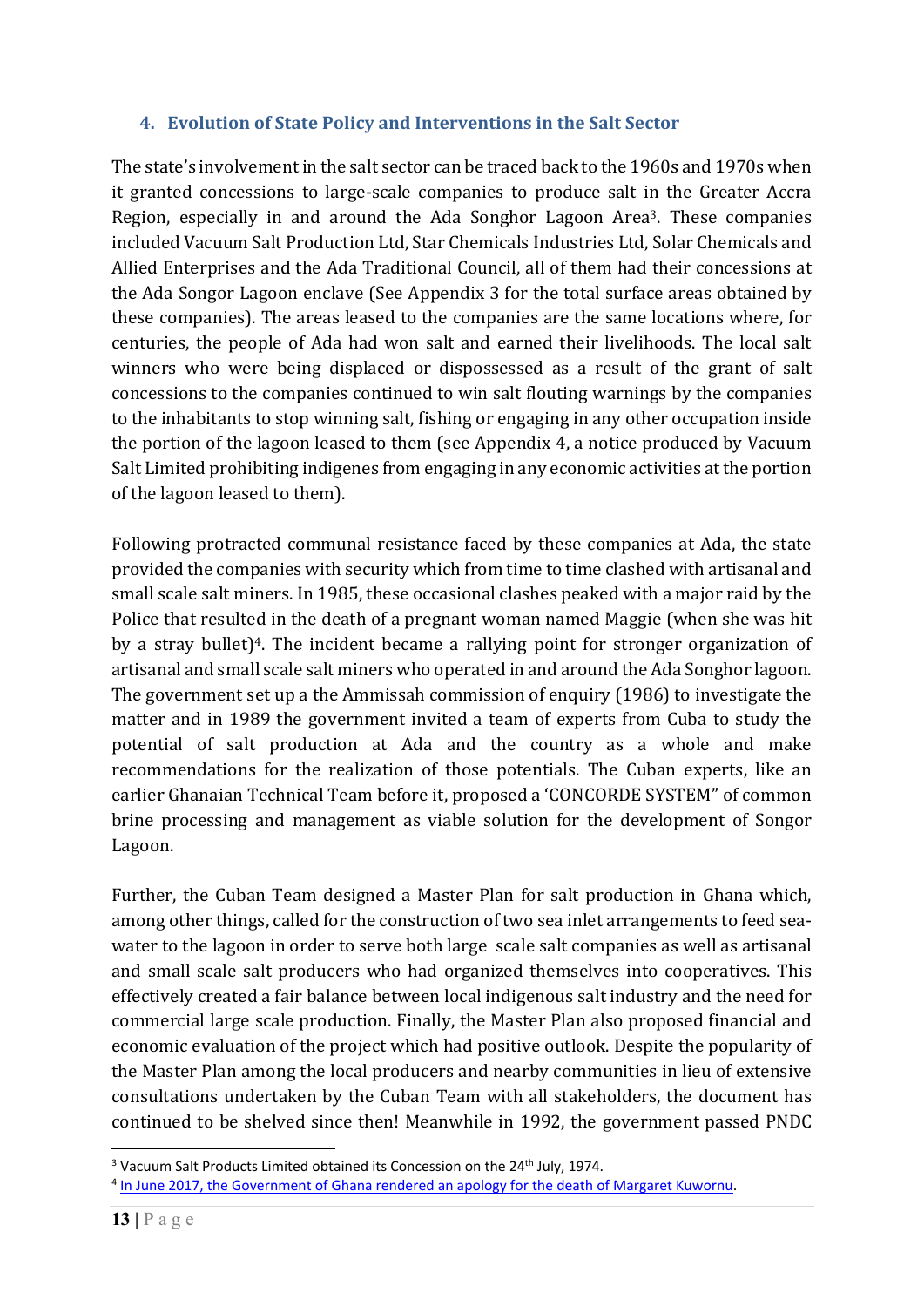law 287 to annul all leases granted at the Ada Songhor lagoon enclave, and took over the lagoon to be held in trust for the people of Ada and Ghana.

In 2003, the government, through the Ministry of Trade and Industry, initiated the Presidential Special Initiatives (PSIs) which focused on four key commodities, namely cassava (starch), textiles, salt and oil palm. The PSI on salt aimed, among other things, at raising national salt production from 200,000MT in 2004 to 2.5 million MT in five years. Despite the substantial amount of resources spent on the initiative, the production level could not even be raised by half, let alone increasing it by more than ten times as planned. In the course of the PSI (and most likely as part of the initiative), the government developed the Land Use Plan for the Songhor area which had very little space for local salt industry as heavily oriented towards large-scale production. Among other things, the Land Use Plan proposed for the expansion of the lagoon to serve as an extended brine source for salt production which required relocation of fringe communities.

Apart from the PSI, MoTI has been involved in salt iodization efforts across salt producing coastal communities in collaboration with some foreign organization (UNICEF???) and local governments. This resulted in the ministry's piloted "salt iodization centre" and "salt bank" initiatives at Nyanyano in the Central Region several years ago. In the ministry's 2012-2014 programme-based budget, it indicated providing support for the rehabilitation of existing salt works (mainly salt pans) for the benefit of salt miners and acquisition of 50 acres of land for salt production (MoTI, 2012). In 2009, a growing interest of an agency of MoTI (Ghana Export Promotion Council now Ghana Export Promotion Authority) resulted into a publication of a "Ghana Salt Strategy" paper with the support of the Commonwealth Secretariat.

Meanwhile, the Ministry of Lands and Natural Resources and the Minerals Commission (with its "salt desk") continue to show interest in the salt sector as part of efforts to diversify Ghana's mineral base with heavy focus on large scale companies. In 2012, the ministry signalled its resolve to develop fiscal incentives to attract investment into the salt sector. Most of the activities by the Minerals Commission and MLNR revolve around data collection (largely from the large-scale companies and to a smaller extent some small scale miners and cooperatives) and occasional visits to the salt mines for inspection. Sporadic workshops and seminars have been organized by the commission to offer them some training. Finally the commission's rotating credit scheme initiated over a decade ago, developed largely for artisanal and small scale gold producers, and also benefited some salt producers.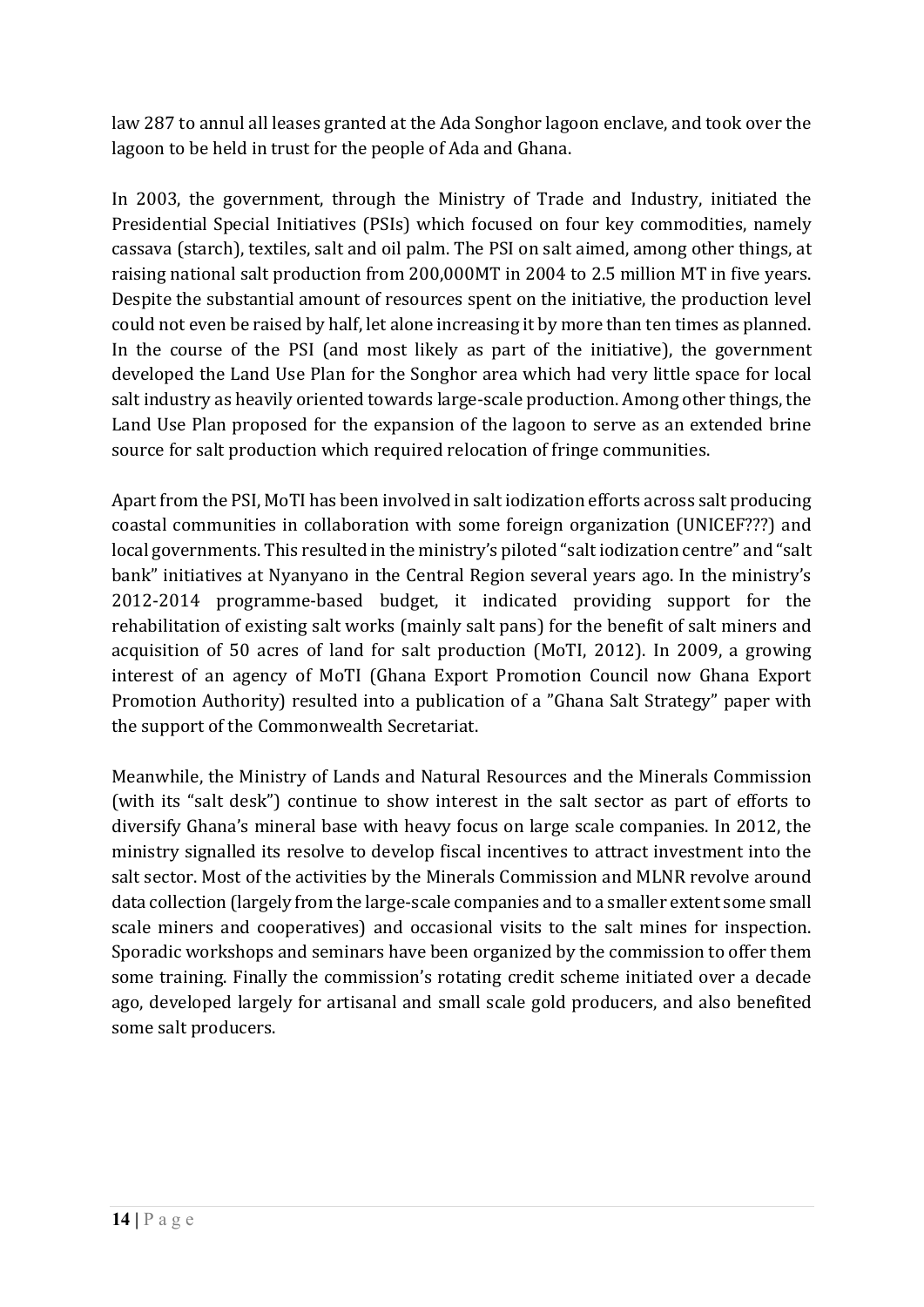# **5. The Multilateral Mining Integrated Policy/Project (MMIP)**

In 2017, the government launched the Multilateral Mining Integrated Policy (MMIP) at the Alisa Hotel in Accra. The policy, out of which a five year project has been developed, is aimed at dealing holistically with the multifaceted challenges that confront ASM (particularly gold) in Ghana. The developed project comprises of "components, activities, milestones, targets, timelines and outcomes to deal with the menace for a period of five (5) years from project start date." The challenges that were identified by the policy and therefore to be dealt with include conflict; difficulty in accessing land; inadequate marketing of minerals produced; poor working conditions; poor environmental conditions; emergence of vulnerable groups; lack of effective regulation and enforcement; social problems; inadequate financial and technical support to upscale ASM activities; inequitable sharing of benefits; and inadequate local capital. In view of these challenges, the MMIP (borrowing from existing local policies, AMV and EMDP) aims at ensuring "systematic and sustainable development of Artisanal and Small Scale Mining in Ghana". The following five project components have been identified in the MMIP:

- a. Review and enforce the legal and regulatory regime;
- b. Reclamation of degraded lands, dredge silted estuaries and waterways and free lands for agribusiness;
- c. Implementation of social interventions to facilitate sustainable livelihood creation in mining communities;
- d. Adaptation of technology to ensure efficient mining, processing, environmental and monitoring activities; and
- e. Capacity building of ASMs, regulatory institutions and project management.

Whiles the challenges identified by the MMIP, its overall goal and identified project components meant to deal with the challenges relate comprehensively and therefore generally affect the entire ASM sector, the entire orientation, narrative and detailed description of project components and activities clearly demonstrate that the MMIP is an intervention in the gold ASM sector rather than the entirety of the ASM sector in Ghana which covers in addition to gold minerals such as diamonds, salt, clay, sand, stones. This is a major weakness of the MMIP as it deals a significant blow to the government's goal (as contained in the Minerals and Mining Policy of 2014 as well as regional and continental policy imperatives) of diversifying the mineral sector away from the traditional minerals (particularly gold). Given the current challenges confronting the salt sector as well as other ASM sectors, it is much more practical to broaden the MMIP to cover the entirety of ASM sector. This is obviously to avoid solving one ASM problem today and waking up tomorrow to have to deal with another ASM problem. It will therefore be useful during the actual implementation of the project to broaden the current narrow focus on gold.

Finally, the Government of Ghana's commitment of 20 per cent to the entire project cost of US\$200 million (see Appendix 4 for the component breakdown of the project cost)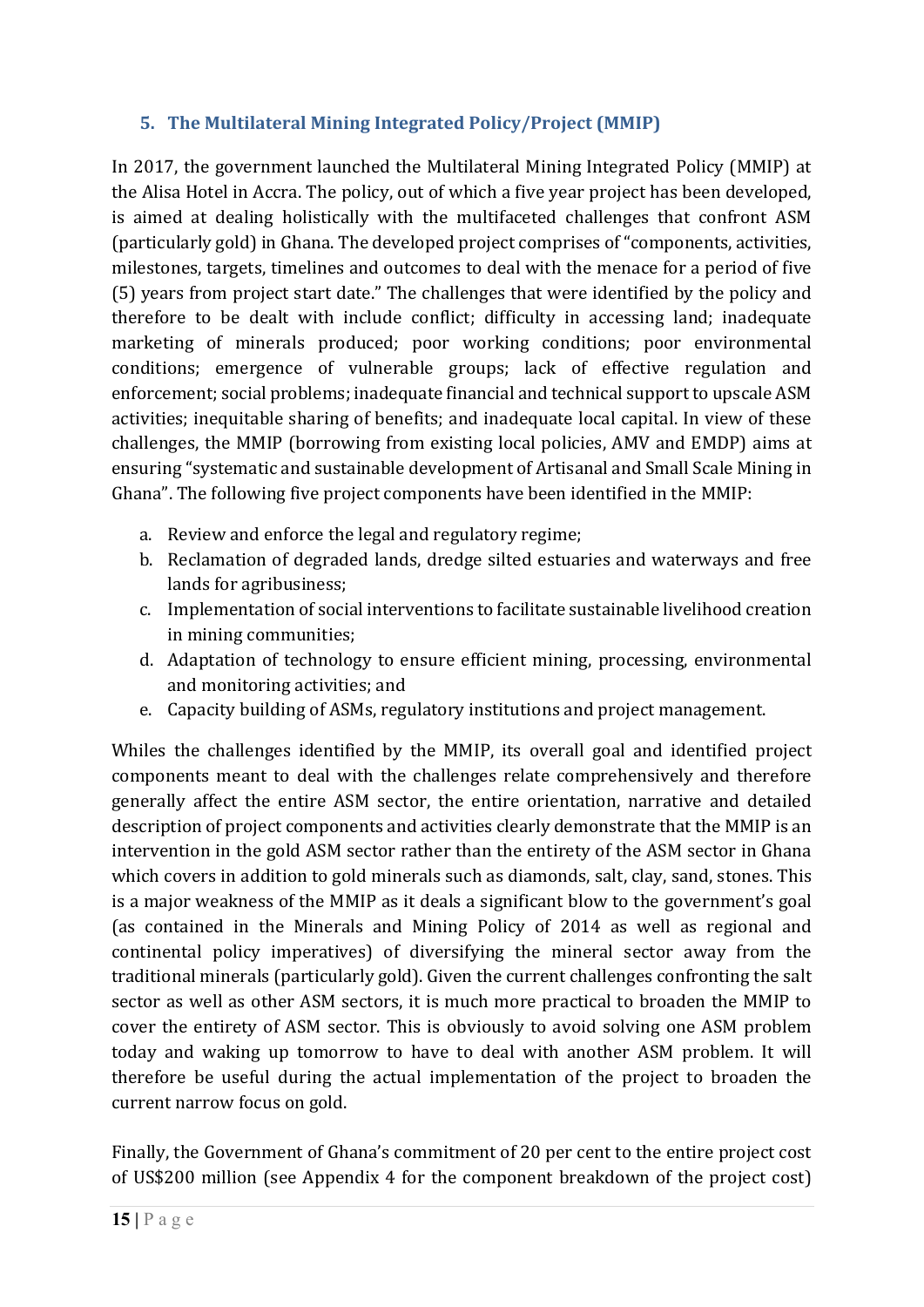does not show sufficient commitment on the part of government to own the MMIP. At the very least, the government must be willing and committed to finance not less than 50 per cent of the project cost. This will obviously give the government greater control and leverage to implement the project. Given recent developments in the mining sector, it is imperative for the government to clarify which funding partners (diplomatic missions, corporate bodies and civil societies) are going to support the project with the remaining 80 per cent. Further, it will be useful to inform the public whether these partners have merely announced the willingness to support and made actual commitment towards providing such support. Finally, it is critical to make public the kind of agreements that the government might have entered into with funding partners. This does not only improves transparency and accountability which the government has committed to but also effectively dispels concerns stakeholders may have about the role of some foreign governments in dealing with ASM challenges given the role played by nationals of some Asian countries in the current ASM menace.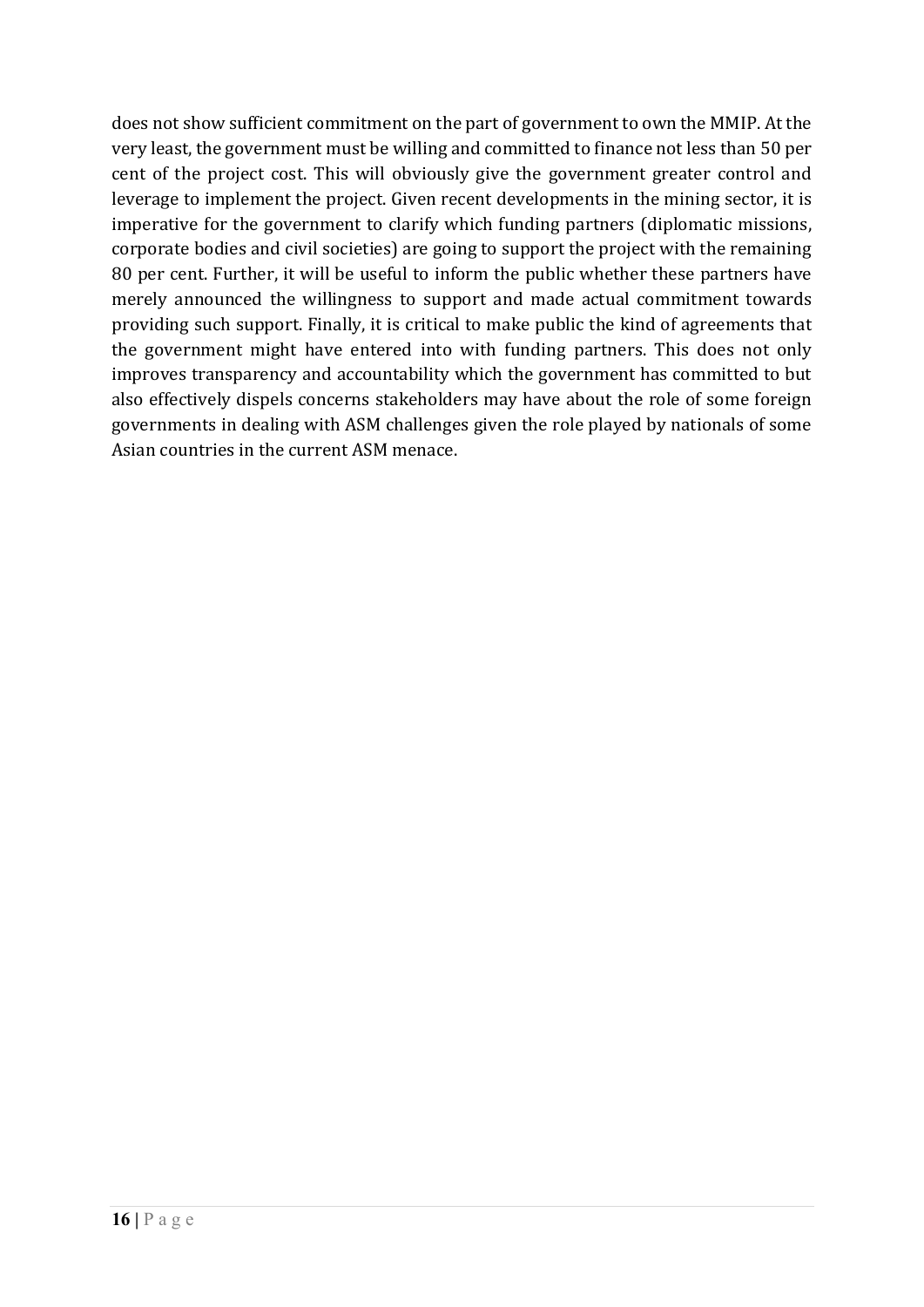# **6. Key Issues and Concerns in the Salt Sector (2pp)**

This section presents the key issues and concerns in the salt sector in view of previous sections above and consultations with key stakeholders in December 2017 and January 2018.

- a. *Absence of a comprehensive salt resources development policy*: after centuries of salt mining by the ASM sector and nearly four decades of large-scale salt mining the country is yet to design and implement a comprehensive salt resources development policy. Whiles the 2014 Minerals and Mining Policy prioritizes salt in its effort to diversify the mineral production base, there is no strategy in place to transform the salt sector in a way that can deliver on the policy's diversification agenda as well as achieve the policy objective of developing "an efficient and thriving salt industry that will extract all possible by and co-products from the production process and generate supplies for domestic as well as raw material needs of appropriate local and regional industries." Without such a comprehensive strategy, the expectation that the salt industry will facilitate and accelerate the development of our oil fields as well as the downstream local petrochemical industry" cannot be realized. Though the ministry has hinted that the comprehensive strategy is being developed most stakeholders consulted are not aware let alone participating in the process.
- b. *Inadequacies of the regulatory regime and institutional framework:* the inadequacies of the current regulatory and institutional frameworks in the salt sector are not difficult to demonstrate. Most producers in the ASM salt sector are technically, though controversial, illegal just as the case with ASM gold sector. This reality clearly shows that the regulatory and institutional frameworks are not sufficient, especially given the fact, therefore, that many of the applicable laws are unenforced. The recent and on-going conflict at Keta where large-scale salt licenses and environmental permits were granted amidst poor consultation and involvement of affected communities and local producers is fast becoming an intrinsic feature of the regulatory regime that must be dealt with in transforming the sector.
- c. *Distant Cousin Status of salt sector:* in the current orientation of policy and institutions, the ASM salt sector is a "distant cousin" of the newly established large-scale salt sector. This follows from the position of state institutions (especially Minerals Commission) not to fully recognize non-licensed ASM operators in the salt sector as a step towards regularizing their activities. The commission and its parent ministry rather prefer to "attract investment" into the sector that invariably displaces the local producers. This is in sharp contrast to AMV and EMDP that recommends, in view of ASM's labour intensive production methods, that the government should prioritize development of ASM sector.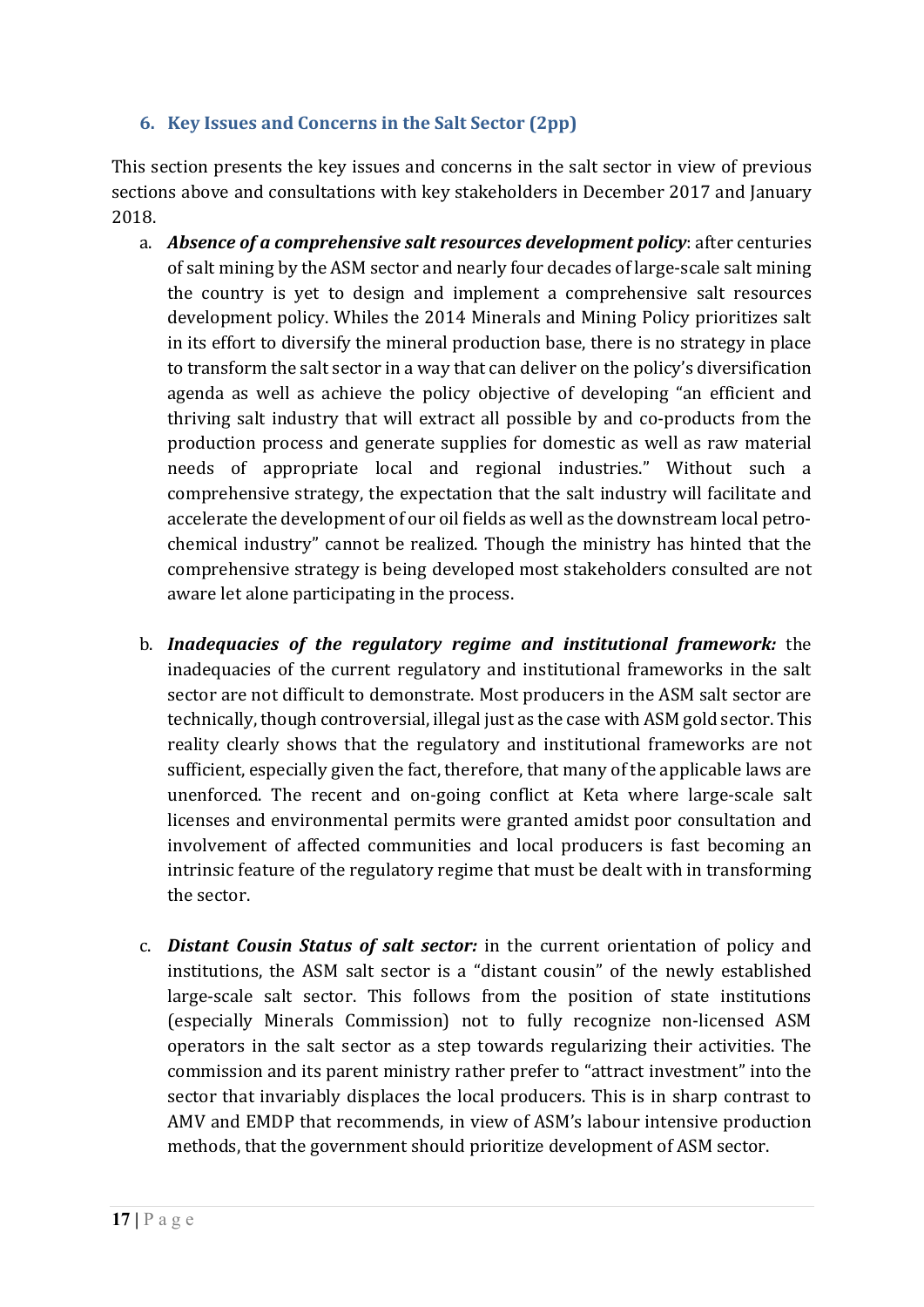- d. *Lack/inadequacy of comprehensive and sustained support (finance and technology) for the salt sector:* the ASM sector, like the general informal economy, is poorly finance and often relies on obsolete technology for its activities. This problem is widely acknowledged and the MMIP captures it. It has been argued in the literature that non-availability of comprehensive and sustained financial and technical support for the ASM in gold explains the involvement foreigners who offer this support and end up controlling the entire operations. The consequences of foreigners filling this void are there for everyone to see.
- e. *Concerns of marginalized groups in the salt sector (gender, workers and children):* the conditions in which some categories of workers (usually unskilled workers) provide their services leave a lot to be desired. Like the previous concern, this also cut across not just in the entire ASM sector but the informal sector in general. There is therefore a case for these concerns to be dealt with in the ASM sector as a basis for devising strategies to deal with the problem at the national level. The salt sector is an arena where addressing these concerns can begin.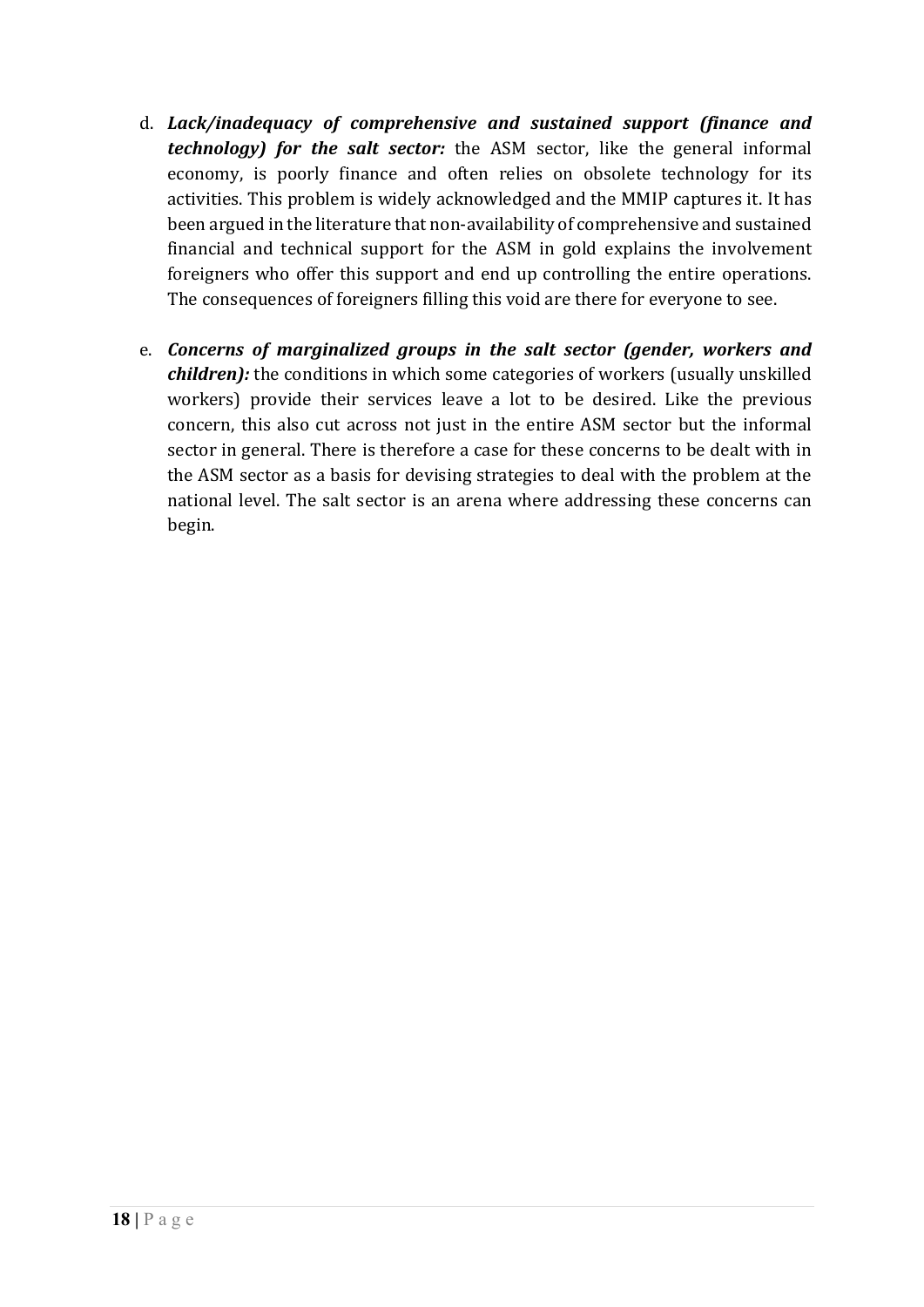#### **7. Recommendations**

On basis of the context presented and issues/concerns raised above, it is recommended that a more comprehensive strategy for transforming the salt sector is designed and implemented. Secondly, a new regulatory regime that deals with the inadequacies of the current omnibus regime must be promulgated. In order for these interventions to be credible and sustainable, it is finally recommended that state agencies that will lead these processes put in place necessary mechanism to ensure transparency, meaningful participation and accountability. In order to deal with the issues surrounding coexistence of ASM and large-scale salt mining operations, it is recommended that the proposals in the Master Plan be seriously considered within the context of emerging regional and continental policy imperatives.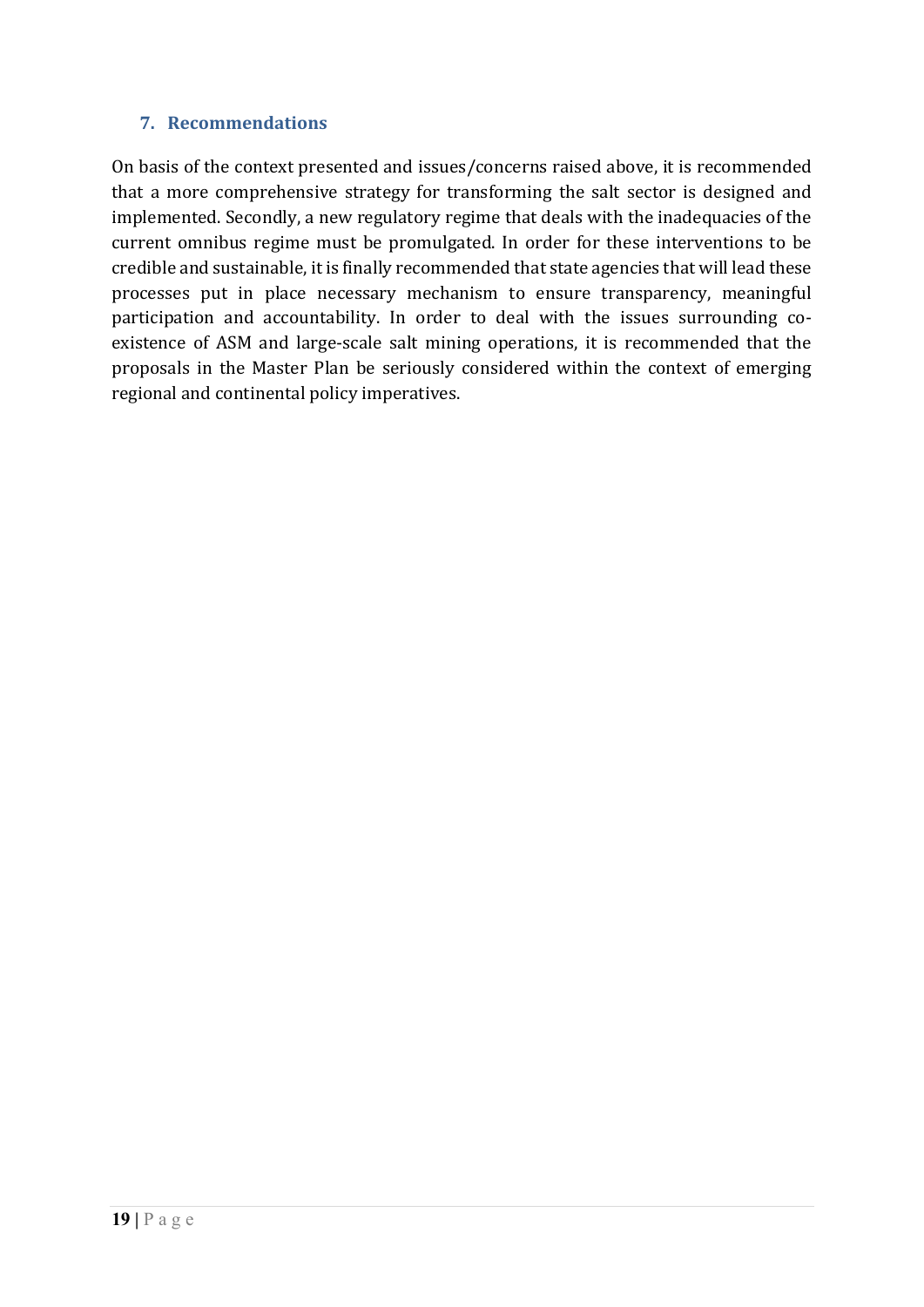# 8. References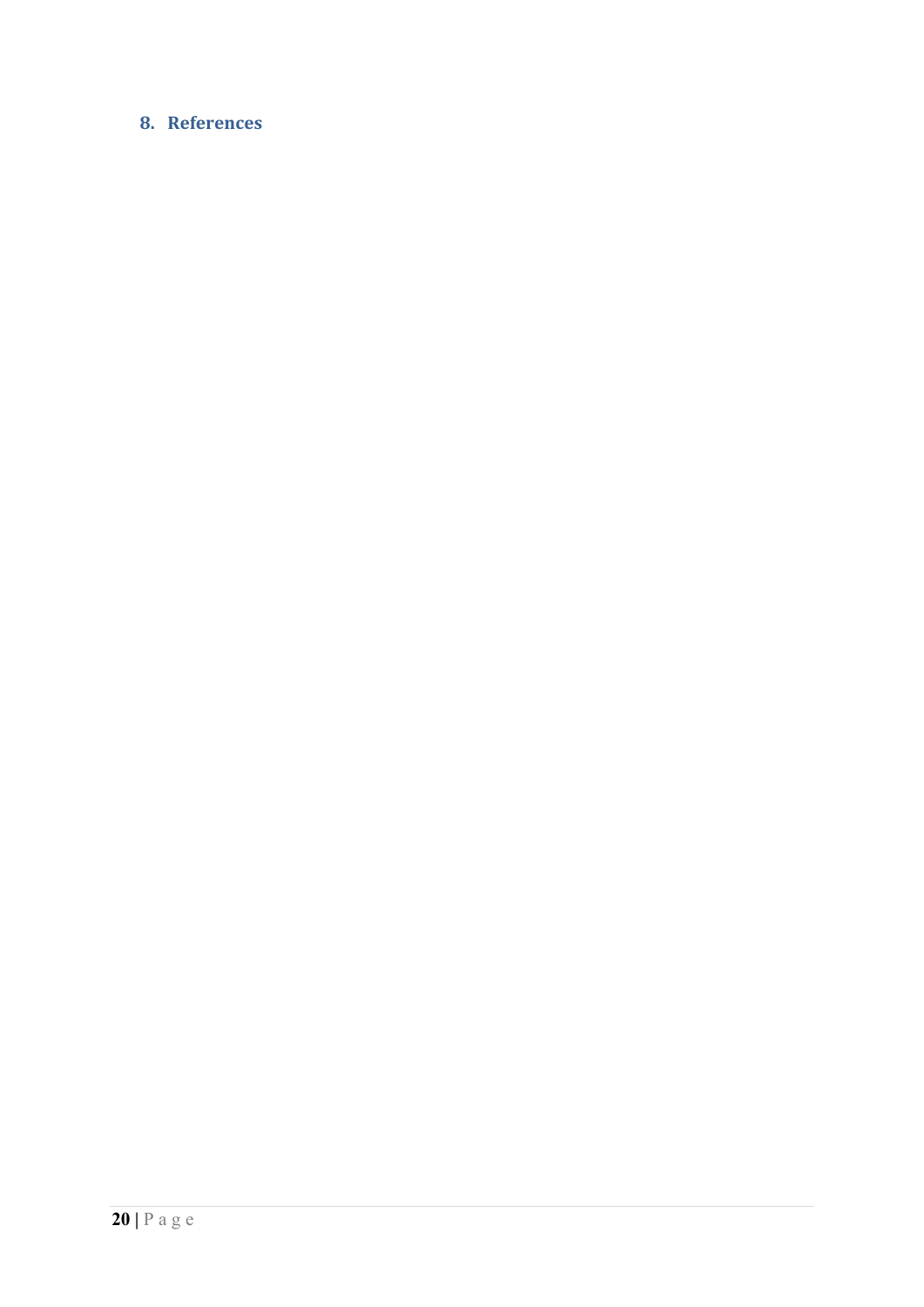# **9. Appendices**

**Appendix 1: List of Companies Granted Salt Mining Leases for Medium‐Scale Mining Operations as at 26th January, 2017 in and around the Keta Lagoon Basin in Volta Region**

| Name of Company                           | Location | District   | Region |
|-------------------------------------------|----------|------------|--------|
| Kings Choice Salt Industry Limited        | Fiahor   | Keta       | Volta  |
| Med - X Ghana Limited                     | Adina    | Ketu South | Volta  |
| Regis Investments Limited                 | Afife    | Ketu       | Volta  |
| West African Goldfields Limited           | Blekusu  | Ketu South | Volta  |
| West African Goldfields Limited (formerly | Adina    | Ketu South | Volta  |
| SVSIL)                                    |          |            |        |
| White D'or Minerals Limited               | Adafienu | Ketu       | Volta  |

Source: Minerals Commission (2017)

# **Appendix 2: Sizes of Concessions Recently Granted for Large‐Scale Salt Production in and around Keta Lagoon Basin in Volta Region**

| Name of Company                    | Size<br>ın | Year      | Location | District   | Region |
|------------------------------------|------------|-----------|----------|------------|--------|
|                                    | Acres      | Granted   |          |            |        |
| Industries<br>Kensington           | 6,004.485  | Dec' 2011 | Adina    | Ketu South | Volta  |
| Limited                            |            |           |          |            |        |
| <b>Sterling Industries Limited</b> | 790        | Jan' 2011 |          | Ketu       | Volta  |
|                                    |            |           |          | North      |        |
| Salt<br>Works<br>Anlo<br>Solar     | 11,377.91  |           | Dzita    | Ketu       | Volta  |
| Limited                            |            |           |          |            |        |

Minerals Commission (2016)

**Appendix 3: Ada Songor Salt Concessions and sizes**

1

<sup>&</sup>lt;sup>5</sup> Kensington procured its concession initially from West African Goldfields Limited. The company indicated in a presentation at a stakeholders' meeting at Alisa Hotel on 18<sup>th</sup> June, 2014 that it had applied for an additional 1,294.93 acres of land at Adina for salt field expansion. This brings the total land possessed by the company to 7299.41 acres. The company also indicated that it has agreed to cede a total of 1752.31 acres of its concession to neighbouring communities to undertake their fishing and salt winning activities. It is unclear if this arrangement has been sanctioned by the Minerals Commission.